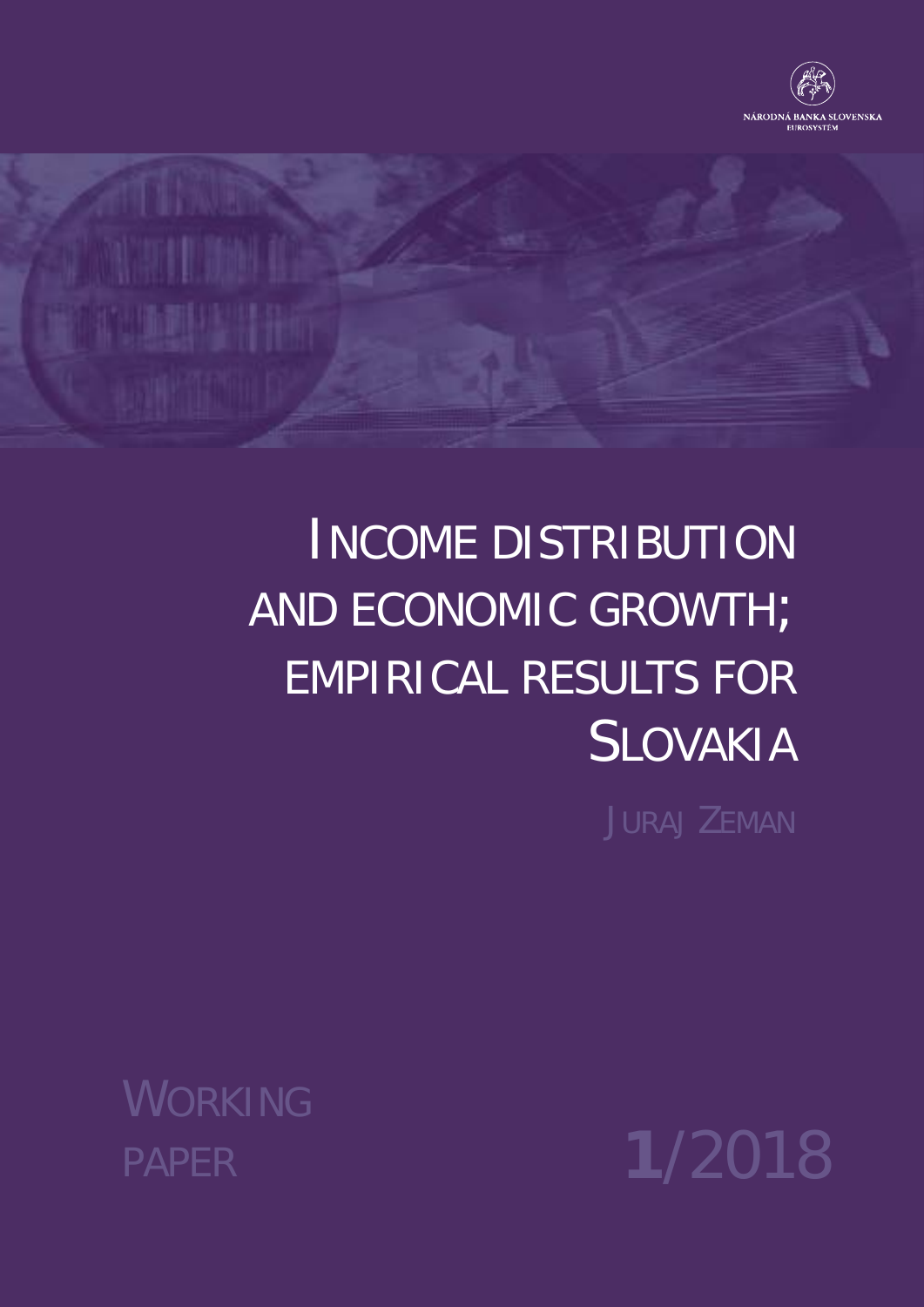

© National Bank of Slovakia www.nbs.sk Imricha Karvaša 1 813 25 Bratislava

research@nbs.sk

February 2018

ISSN 1337-5830

The views expressed in this paper do not necessarily reflect the views of the National Bank of Slovakia or the Eurosystem.

All rights reserved.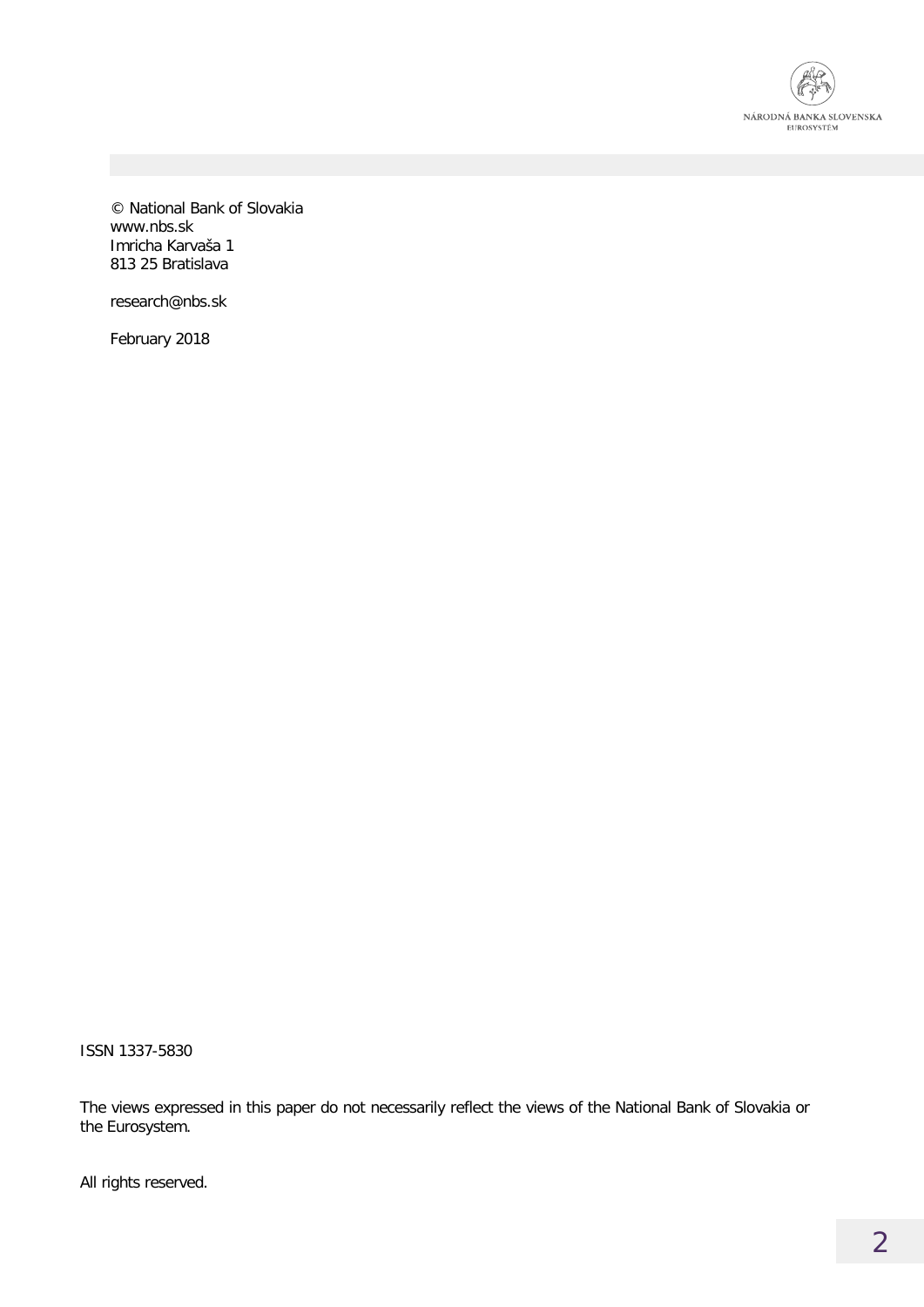

#### Income distribution and economic growth; empirical results for Slovakia

NBS Working Paper

Jurai Zeman<sup>[1](#page-2-0)</sup>

Abstract

The relationship between income inequality and economic growth is an ambiguous one but most mainstream economists view real wage increases as a drag on economic growth as they lead to higher labor costs, lower competitiveness and reduction of employment. In this study we provide an alternative view and show that a labor income increase<sup>[2](#page-2-1)</sup> may also have a positive effect on growth. Which of these two effects dominates in a particular country depends on the institutional and legal environment of that country, its macroeconomic conditions and also its economic policies. We apply a general Keynesian growth model that combines demand and productivity regimes to test empirically two distinct economies – the small, very open economy of Slovakia and the large, relatively closed economy of the euro area<sup>[3](#page-2-2)</sup>. We find that an income rise increases domestic demand and reduces external trade in both economies. But the total effect of income inequality on economic activity is opposite in both economies in the short run. In the Slovak case the positive effect of lower income inequality on domestic demand is surpassed by its negative effect on net exports. Hence higher income inequality is associated with higher economic growth; the Slovak economy is profit-led. In the case of the euro area the positive effect of income rises on domestic demand is larger than the negative effect on net exports. Hence higher income inequality is associated with lower economic growth; the euro area is wage-led. In the long run, however, both economies are wage-led. The regime switch in the Slovak economy is caused by the inclusion of the positive impact of a wage increase on productivity. We also partially analyze the economies of the Slovak trading partners and doing so we get results for new EU member economies that are compared and contrasted with the old EU members.

JEL code: E12, E25, E60 Key words: Inequality, wage led growth, profit led growth, Slovakia

Downloadable at http://www.nbs.sk/en/publications-issued-by-the-nbs/working-papers

-

<span id="page-2-2"></span><span id="page-2-1"></span><sup>2</sup> Income inequality in this paper is represented by the gap between income to capital (profit) and income to labor (wage). A rise in the labor wage reduces this gap, thus lowers the income inequality. <sup>3</sup> Ratio of export to GDP in the euro area is about 14% while it is about 100% in Slovakia.

<span id="page-2-0"></span><sup>&</sup>lt;sup>1</sup> National Bank of Slovakia, Bratislava, Slovak Republic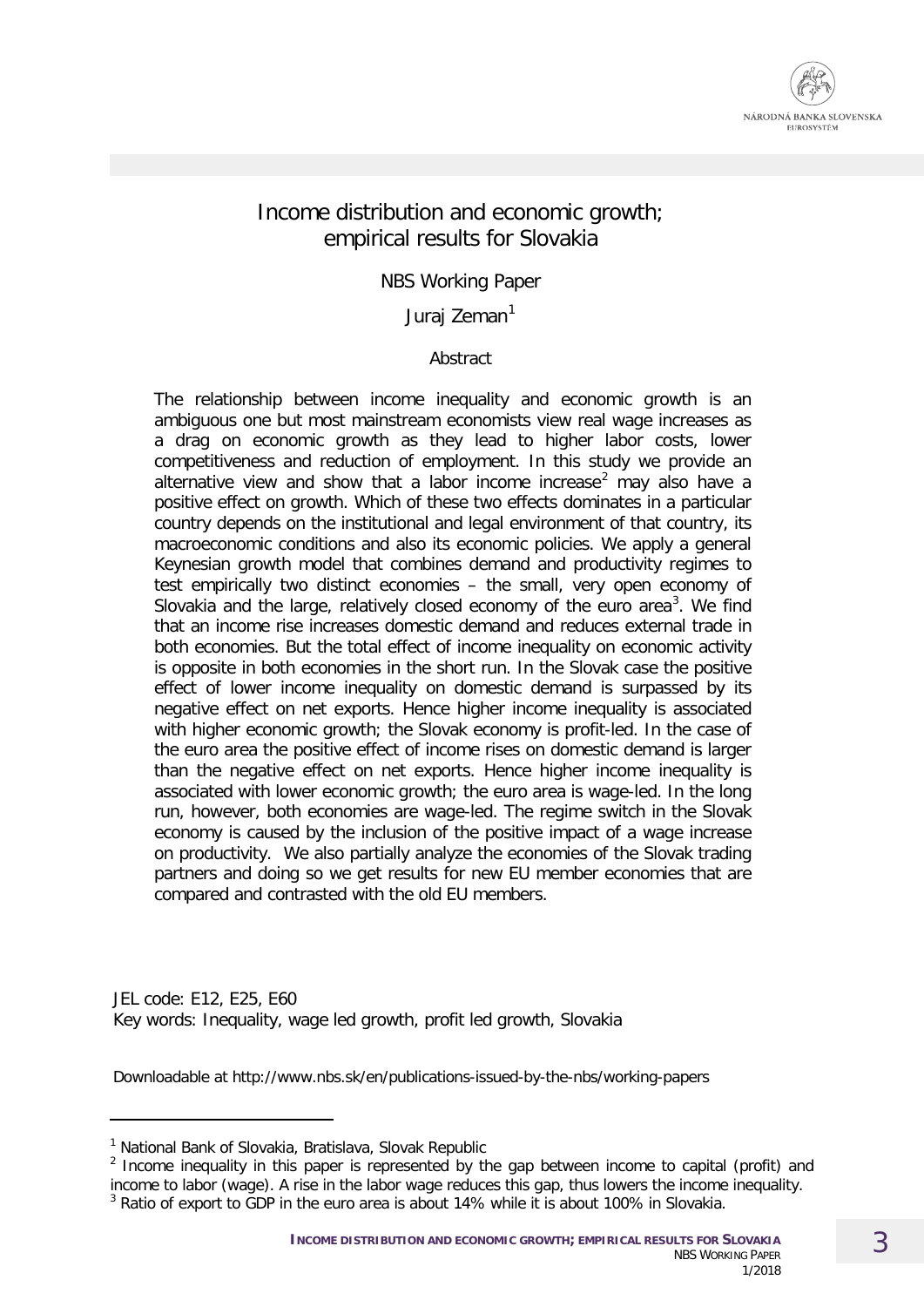

# **1. INTRODUCTION**

Virtually any statistics that measure income distribution indicate a widening gap between the incomes of rich and poor in the last three decades (Atkinson et al. 2011). The labor income has declined steadily in most advanced and emerging countries, because the growth rate of labor income has not kept up with productivity growth. Almost all income increases have gone to the top income earners. There are many factors that have led to this income polarization – globalization, technological change, financialisation, pro-capital distributional policies to name just the major ones (Stockhammer 2013). The globalization and higher degree of openness have increased the labor supply in advanced countries, which has resulted in lower pressure on wage rises. Changes in technology have necessitated a class of highly educated and skilled professionals who achieve much higher productivity than the rest of the workforce and obtain a much higher income. Financialisation - a common word for events like rising indebtedness of households, more volatile asset prices, short-termism of financial institutions, financial deregulation - has weakened the bargaining power of labor through at least two channels. First, firms have gained mobility in investing capital at home and abroad and thus can put negotiating pressure on labor and second, a close alignment of management and shareholders has created various corporate structures that siphon profit through dividends and fees at the expense of labor income. The bargaining power of labor has also been weakened by pro-capital distributional policies pursued since 1980 that have reduced the welfare state in almost all advanced countries.

In this paper we are not elaborating further on the causes of deepening income inequality. Our aim is to analyze how a change of income distribution affects economic activity in a particular country. Before the crisis of 2008 economists did not pay much attention to income distribution and its effects on economic activity<sup>[4](#page-3-0)</sup>. The overwhelming view was that higher profitability boosts investment, lowers unit labor costs, improves competitiveness and these supply-side stimuli increase productive output in the long run. According to "trickledown theory", all consumers will then benefit from a greater supply in the long run. In this setting wage rises play only a negative role as they lead to higher marginal costs, lower

-

<span id="page-3-0"></span><sup>&</sup>lt;sup>4</sup> All classical models with a representative agent ignore the effect of income distribution on economic activity (see e.g. Sargent, 1987, Blanchard, Fischer, 1996).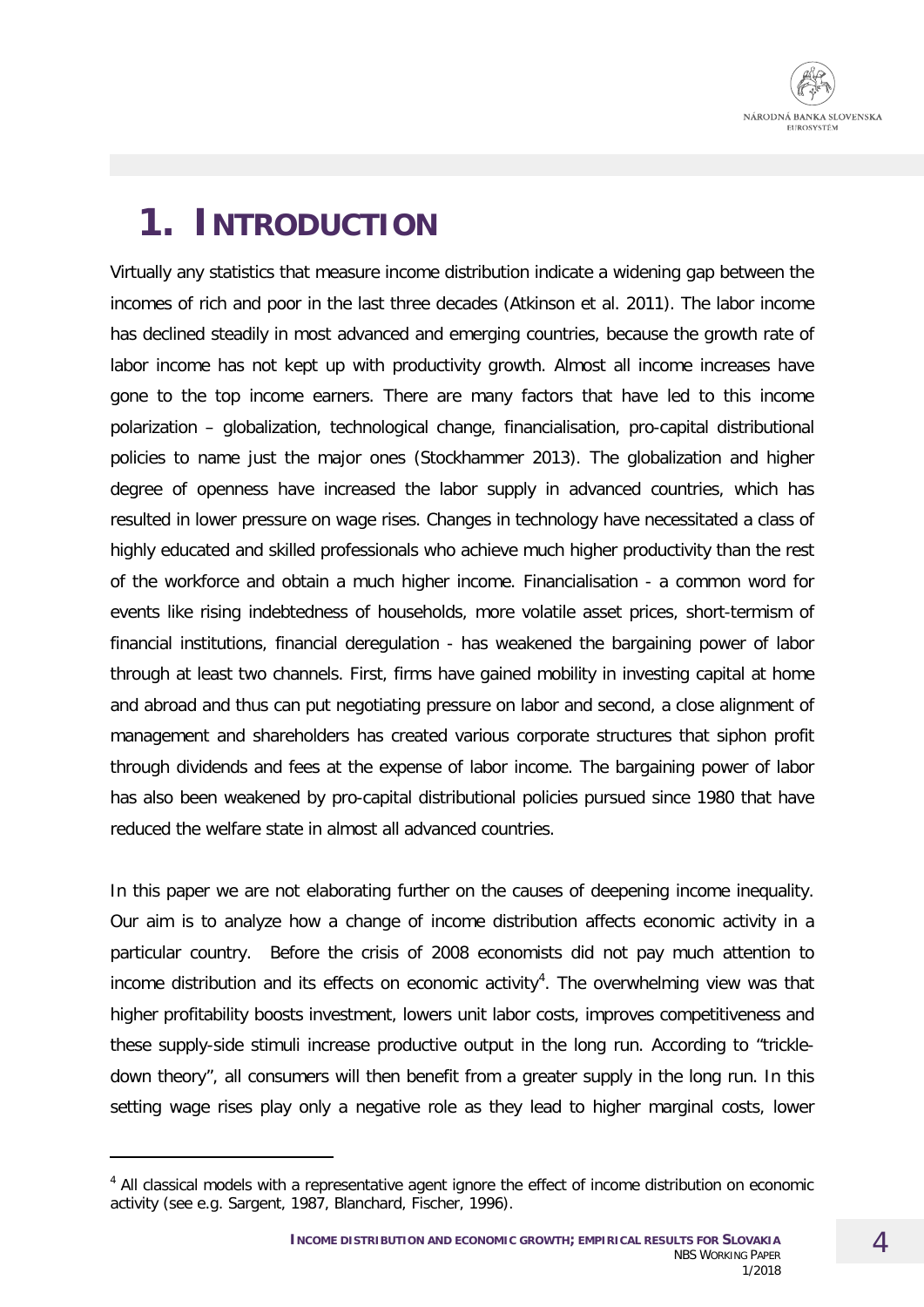

competitiveness and reduction of economic activity. This reasoning follows from a neoclassical model with assumptions of perfect competition, profit maximization, diminishing returns and rational expectations and full information of all agents. There was also a universal belief in the efficient market hypothesis stating that the market always corrects itself. The crisis has challenged both the neoclassical model and efficient market hypothesis, as they have been unable to foresee the crisis and provide a satisfactory explanation of why it happened. Alternative theories gained more attention, among them a view that income distribution plays an important role in economics and that rising inequality was one of the major causes of the crisis (Stockhammer 2012). Lower wage share, the reasoning goes, puts downward pressure on domestic demand as it shifts resources from poorer households with higher marginal propensity to consume (MPC) to richer ones with lower MPC. The ensuing lack of domestic demand is tackled differently in different countries. In some countries pursuing a debt-led growth model, a lack of demand is skirted by a decrease of personal savings and by debt financed consumption (the US, UK, Greece, Portugal, Spain). In others pursuing export-led growth, lower domestic demand is tackled by an increased reliance on exports (Germany, Japan, China, the Netherlands). These developments led to big imbalances in the global economy and were unsustainable in the long run, but international financial deregulation and the use of obscure financial instruments delayed the beginning of the crisis.

Income distribution and its relation to economic activity has become one of the main topics of empirical as well as theoretical economic research since the crisis. We mention just a few papers. In his bestselling book "Capital in the  $21<sup>st</sup>$  century" Piketty describes the development of income and wealth inequalities in the major global economies in the last century (in the last three centuries in the case of Britain and France). He concludes that current dynamics are not sustainable in the long run and threaten- the very basis of the capitalist economy. Ostry et al. (2014) study the effect of income inequality and redistribution on economic activity in a sample of 153 countries since 1960. They find that increased inequality affects growth negatively and that economic policies should mitigate inequality through redistribution which they find not to be harmful to growth. Kumhof and Ranciere (2010) present a theoretical DSGE model describing how high leverage and crisis can arise as a result of changes in income distribution caused by shifts in bargaining powers over incomes. Kumhof et al. (2012) extend the previous model by a foreign sector and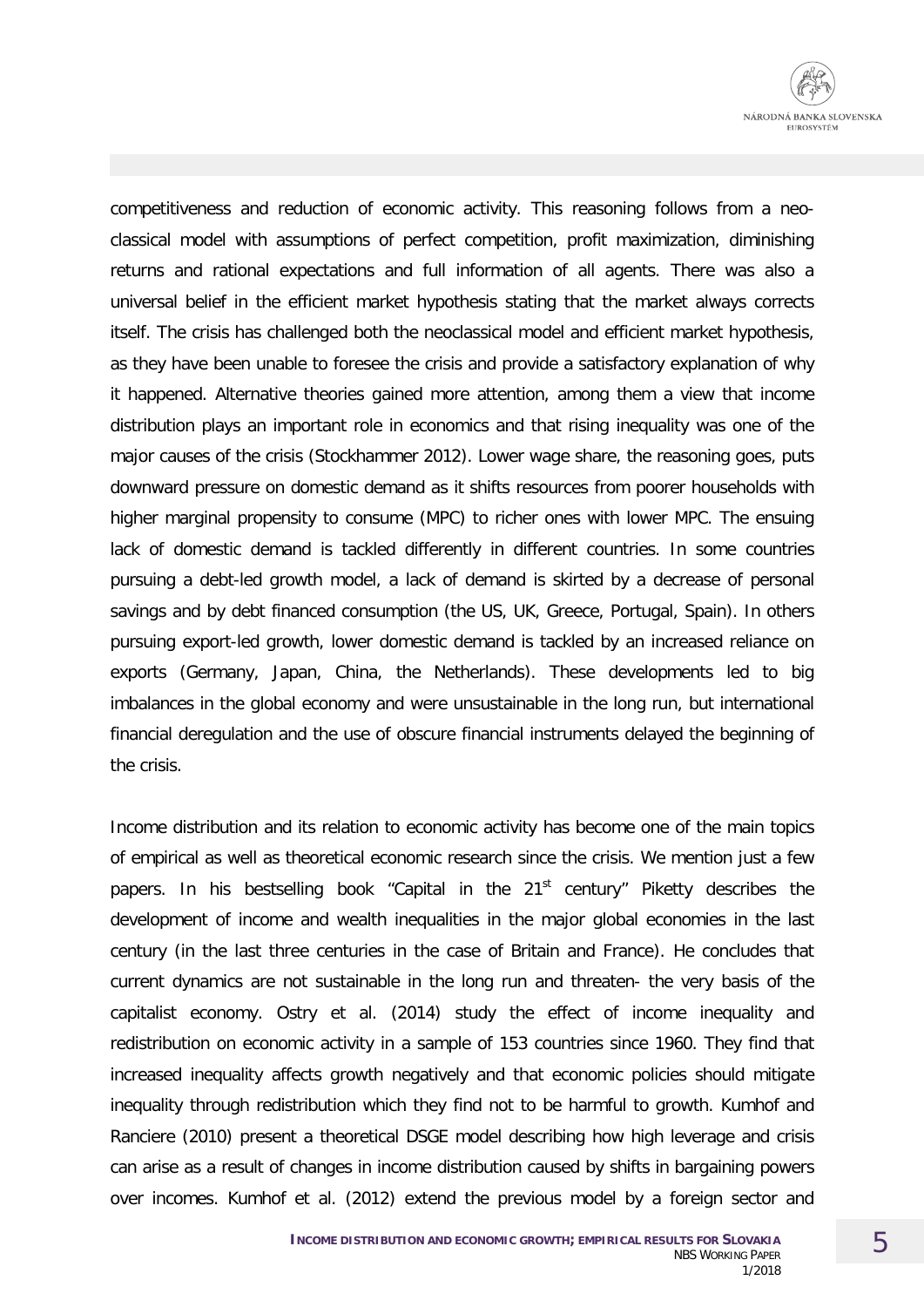explore the link between increases in income inequality and increases in current account deficits.

In our analysis we use a model developed by Bhaduri and Marglin (1990) stemming from a post-Keynesian framework of the General Theory emphasizing effective demand as an important determinant of economic activity. Contrary to a neoclassical framework, marginal costs are assumed to be constant (implying decreasing unit costs) up to a firm's full capacity. Hence it is profitable for firms to produce at full capacity; therefore "produce as much as can be sold" becomes an optimal strategy for a firm's production up to its full capacity<sup>[5](#page-5-0)</sup>. Effective demand becomes a real constraint in this setting. The main departure of the Bhaduri and Marglin model from the General Theory is the assumption of a real wage being exogenous. There are two justifications for this assumption. First, in an open economy exogenous variations in the real wage may become feasible through such policies as adjustment in the real exchange rate. Second, changes in the real wage are determined not only by market forces but to a large extent by change in economic policies and in the institutional and legal environment. Exogeneity of real wage allows us to observe how its variations affect individual factors of effective demand – consumption, investment and net exports (we omit government consumption as it behaves rather autonomously). A wage increase can affect output in both ways as it not only increases marginal costs but also increases the purchasing power of employees whose propensity to consume is assumed to be higher than the propensity to consume out of profit. If an increase in real wage (income distribution shifts in favor of labor) leads to higher output growth we say that this economy is wage-led, otherwise we say that it is profit-led.

In the first part of the analysis (demand side) we assume that productivity is constant, which means that wage share changes coincide with wage changes.

In the second part (productivity side) we examine the relationship between real wage and productivity.

Then, assuming that demand equals supply in equilibrium, this allows us to determine a combined effect of wage changes on output and productivity. Hein and Vogel (2008)

-

<span id="page-5-0"></span><sup>5</sup> Average total industry capacity utilization in the US and EA after the crisis is around 80%.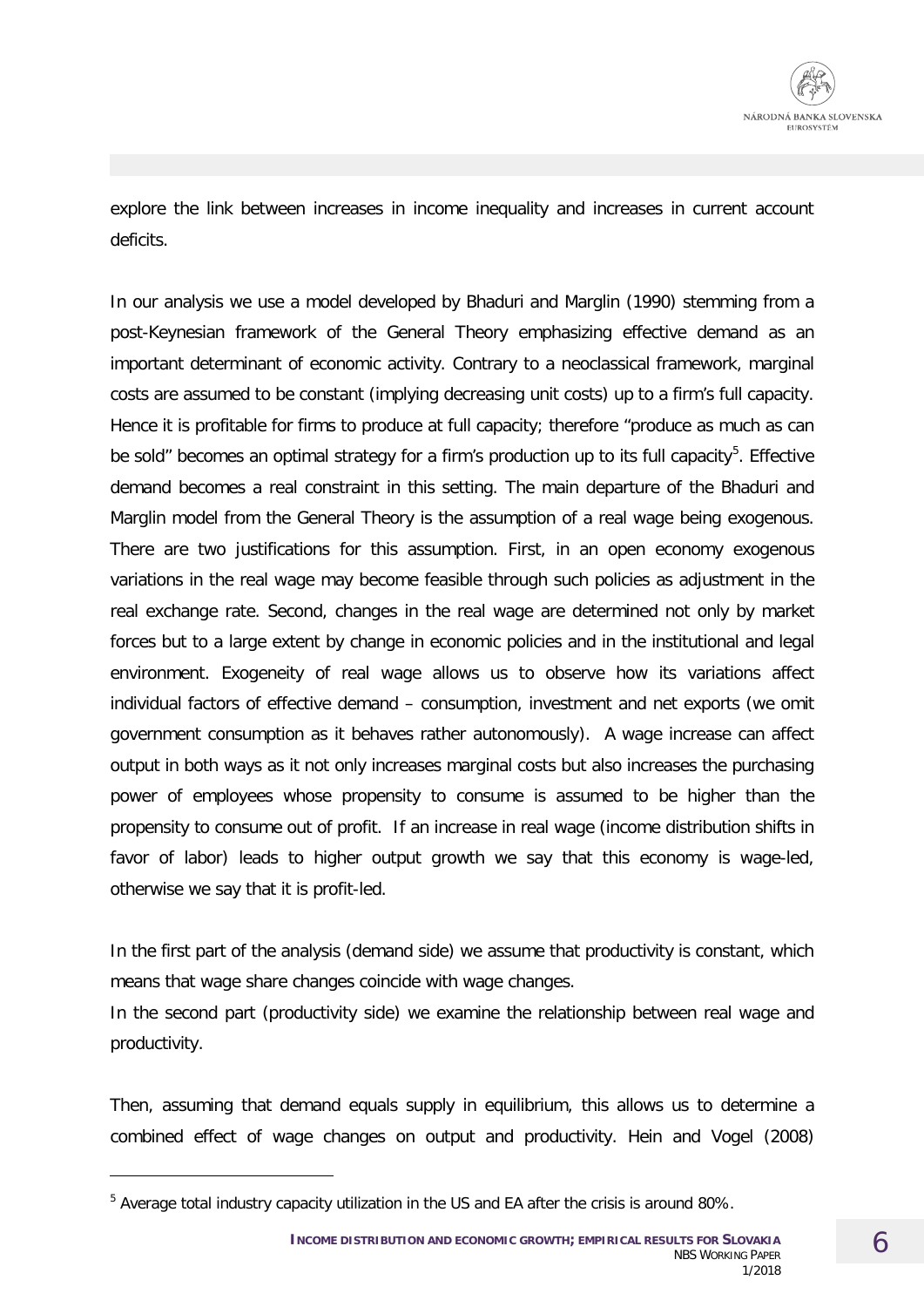estimated the effects of a change in income shares for 6 OECD countries. Onaran and Galanis (2012) determined a type of demand side regime for all major economies of the world, both advanced and emerging. They estimated the effect of a change in income shares not only in each country separately, but also the combined effect of a simultaneous change in all countries. Combining demand and productivity sides Naastepad (2006) argues how a policy of real wage restraint failed to raise output and productivity growth in the Netherlands between 1960 and 2000. In our paper we analyze demand and productivity sides of two very different economies – the small open economy of Slovakia and the large almost closed economy of the euro area. We also estimate the demand regime of Slovakia's trading partners, among them some central European countries that are new EU members and for which, to our knowledge, these types of estimates have not been carried out yet. We compare and contrast results with old EU member states.

Before we proceed we should mention some limitations of our analysis stemming mostly from dataset restrictions. First, we estimate single equations and neglect possible interactions among estimated variables. Second, our approach does not include any effects of investment and output growth on income distribution. Third, we do not include monetary factors in determination of the components of aggregate demand. We believe that despite these shortcomings our analysis gives valuable insight into the relationship between income distribution and economic growth in the countries under investigation.

# **2. THE MODEL**

### **2.1 DEMAND REGIME**

In this section we briefly describe a Post-Keynesian model based on Bhaduri and Marglin, (1990) which analyzes the effect of income distribution on effective demand. We assume that the potential rate of output growth depends on the growth rate of demand through higher capacity utilization and through induced technological progress. Let the total income Y be distributed to labor in the form of wages W and to owners of capital in the form of profits R and that  $Y = W + R$ . All variables are in real terms. Income distribution is represented by wage share v defined as  $v = W/Y$ . When wage share increases that means that income inequality is declining. Profit share h defined as  $h = R/Y$  is a complement of v so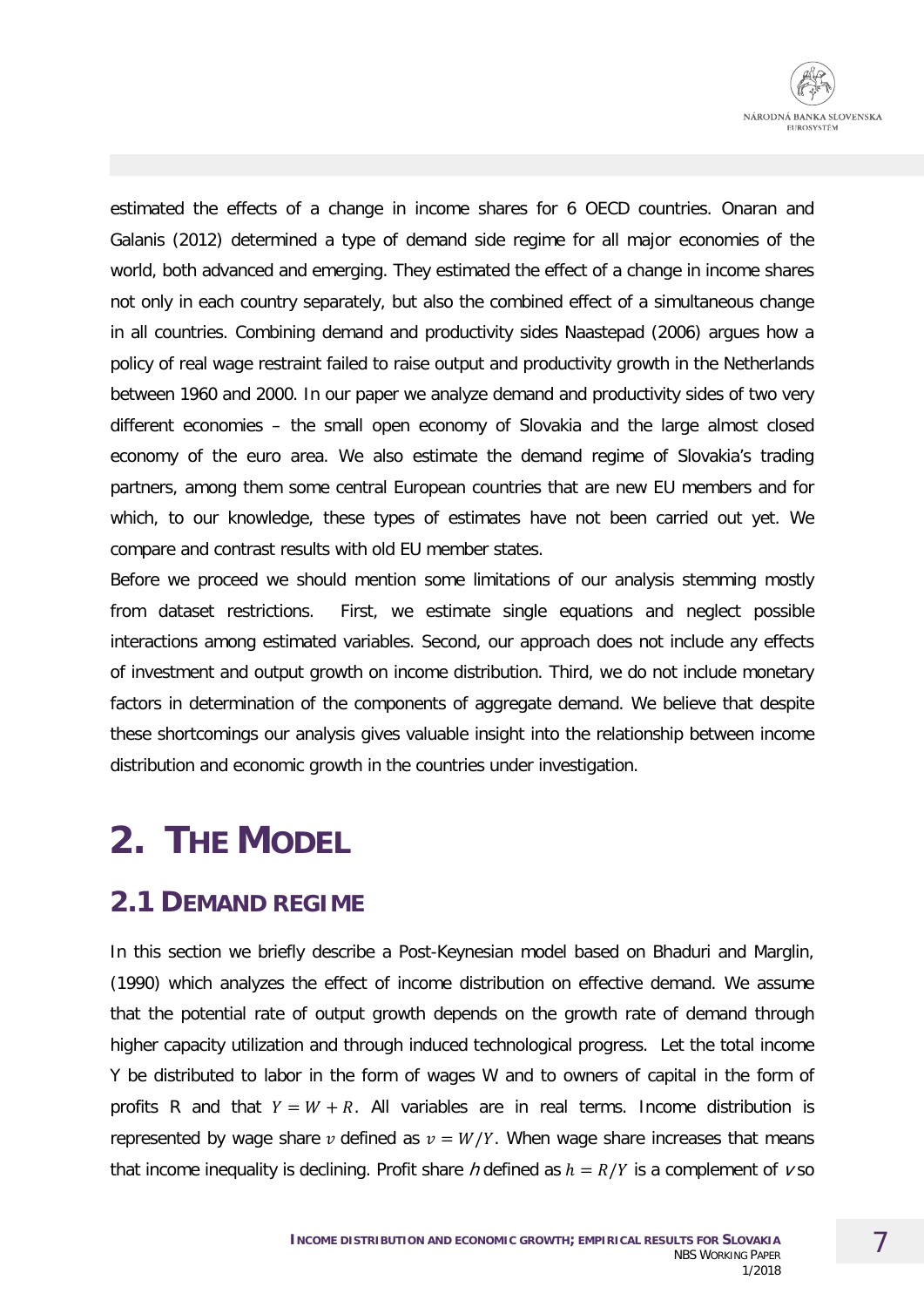

that  $v + h = 1$ . <sup>[6](#page-7-0)</sup>Aggregate demand Y is the sum of consumption C, investment I and net export  $NX = E - M$ , where E is export and M import. We omit public consumption as it behaves rather autonomously but in order to keep identity (1) balanced we consider it as a subset of consumption. Aggregate demand then is:

$$
Y = C(v, Y) + I(v, Y) + E(v, Y_f) - M(Y)
$$
 (1)

This form of aggregate demand is rather general. Most models used in mainstream economics pay little attention to the effect of income distribution on consumption and investment. Only export is affected by real unit labor cost (which is closely related to wage share) in these models since higher labor cost reduces competitiveness of domestically produced goods. Next we describe each component of aggregate demand in more detail.

#### Consumption

Consumption is a function of wage and profit incomes and we assume this function to have a standard constant elasticity form:

$$
C = W^{c_W} R^{c_R} = v^{c_W} (1 - v)^{c_R} Y^{(c_W + c_R)}
$$
 (2)

 $c_W$  and  $c_R$  are the average propensities to consume out of wage and profit, respectively. Thus a 1 percentage-point increase of wages increases consumption by  $c_W$  percentagepoints and a 1 percentage-point increase of profit increases consumption by  $c_R$  percentagepoints. The Kaleckian assumption that  $c_W > c_R$  would guarantee that consumption increases when wage share rises.

#### Investment

-

We assume that investment depends positively on demand (output) and on the profit share. The first relationship is the well-known accelerator effect when higher aggregate demand growth causes higher demand of capital equipment. The positive effect of the profit share on investment can be justified by thinking of  $h$  as the expected rate of return on a new

<span id="page-7-0"></span><sup>&</sup>lt;sup>6</sup> More precisely, income distribution in the model distinguishes two levels of income, low- wage and high - profit. Each laborer receives equal wage and each entrepreneur receives equal profit.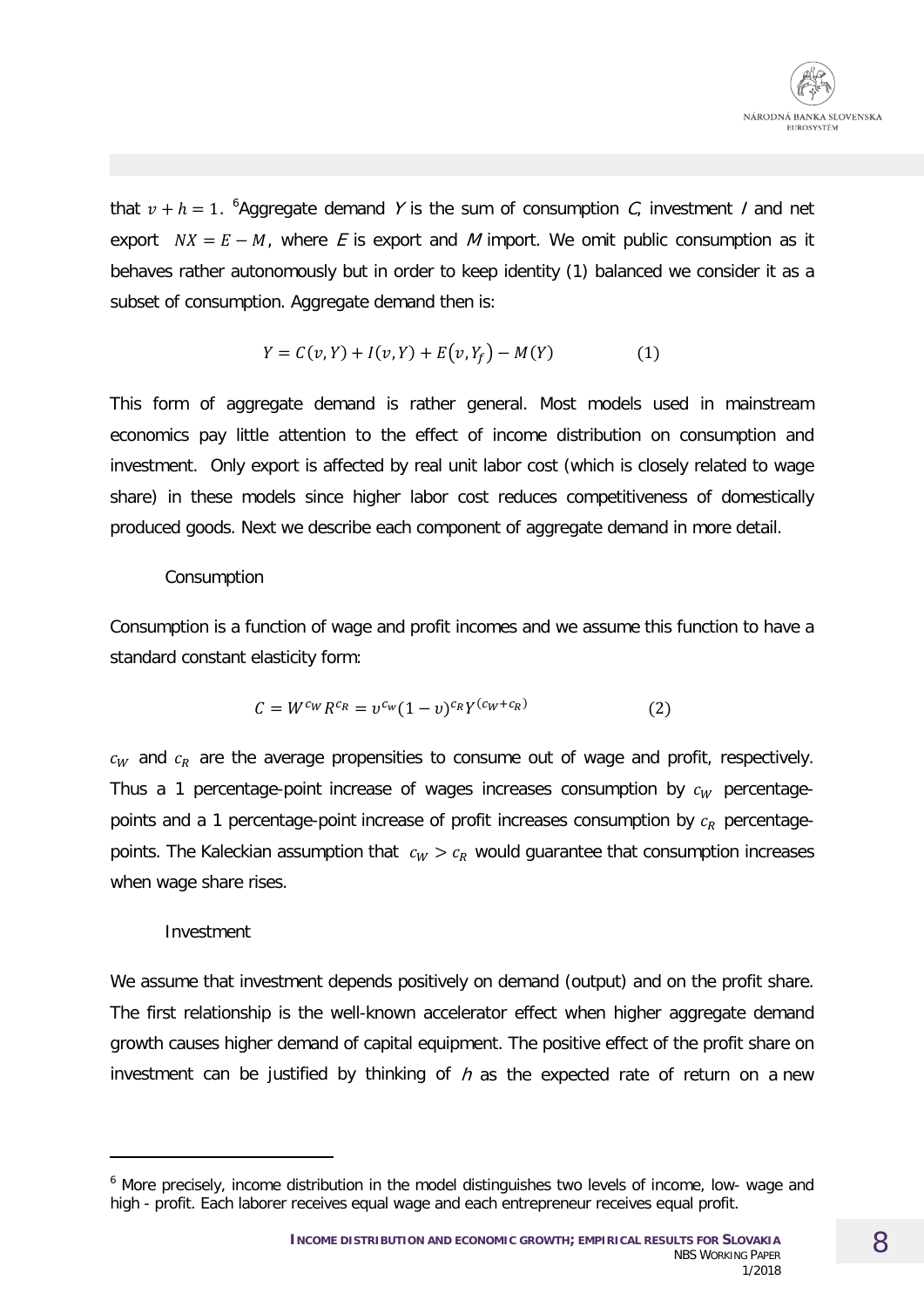

investment. We assume the investment function to have the following constant elasticity form:

$$
I = h^{\psi_1} Y^{\psi_2} = (1 - v)^{\psi_1} Y^{\psi_2}
$$
 (3)

 $\psi_1$  is the elasticity of investment with respect to profit share and  $\psi_2$  the elasticity of investment with respect to demand (output).

#### Export

Export is assumed to be a positive function of foreign demand  $Y_f$  and a foreign real unit labor cost  $v_f$  and a negative function of real unit labor cost (wage share<sup>[7](#page-8-0)</sup>)  $v$ :

$$
E = Y_f^{\varepsilon_0} \left(\frac{v_f}{v}\right)^{-\varepsilon_1} \tag{4}
$$

 $\varepsilon_0$  is the elasticity of export with respect to foreign demand and  $\varepsilon_1$  is the elasticity of export with respect to relative real unit labor cost.

#### Import

-

We assume that import does not depend on income distribution and is a positive function of domestic demand:

$$
M = Y^{\xi} \tag{5}
$$

 $\xi$  is the elasticity of import with respect to domestic demand.

Substituting (2)-(5) into (1) we get the resulting model of aggregate demand of an open economy with wage share taken as an exogenous variable. There is no feedback from output growth to income distribution, for example via lower unemployment and better bargaining power of employees (Stockhammer et al., 2009).

In order to assess the impact of wage share variations on aggregate demand in the short and long run we take total differential of Y with respect to  $v$ :

<span id="page-8-0"></span> $<sup>7</sup>$  The exact relationship between wage share and real unit labor cost is explained later in the text.</sup>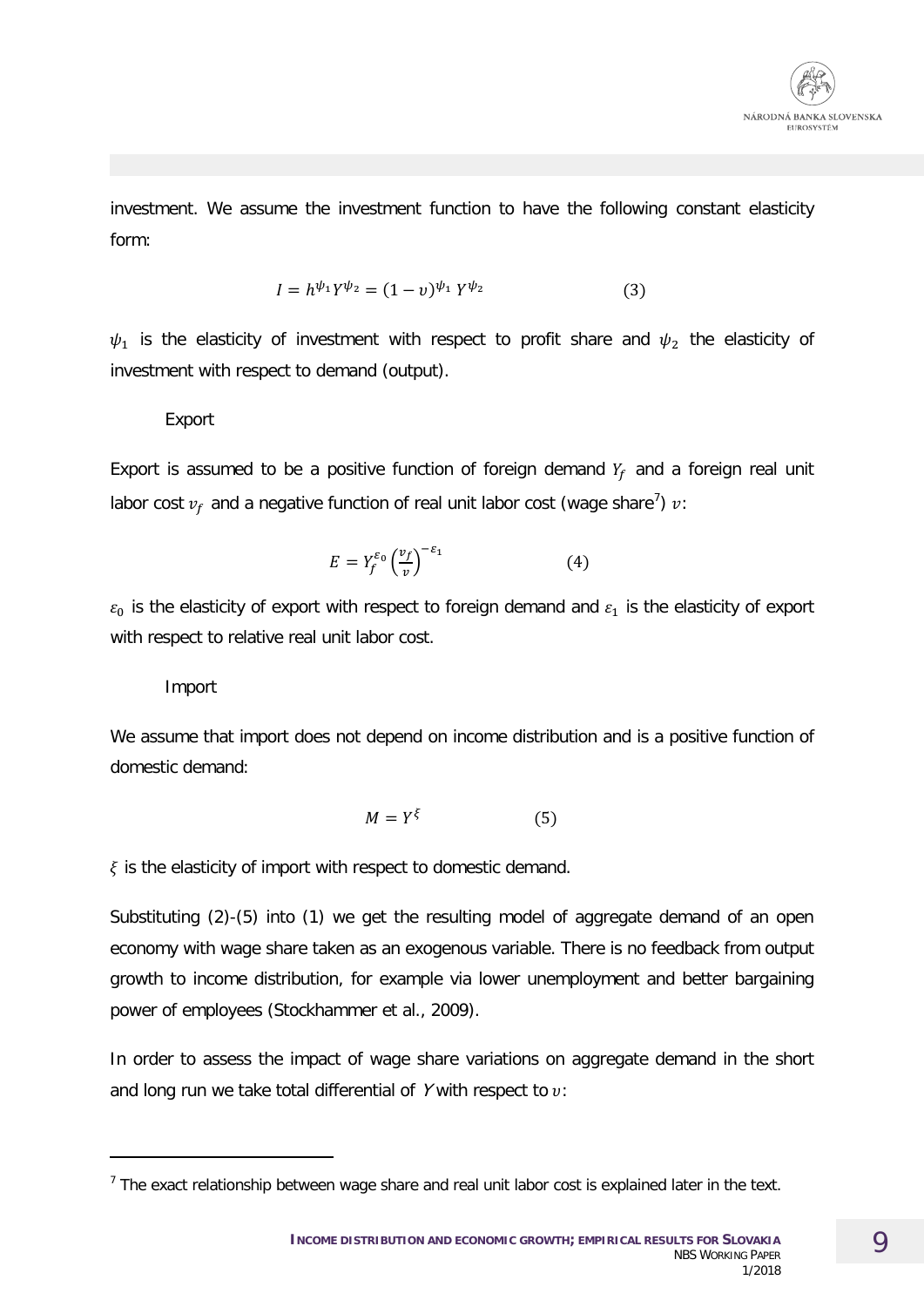$$
\frac{dY}{dv}\left(1 - \frac{\partial C}{\partial Y} - \frac{\partial I}{\partial Y} + \frac{\partial M}{\partial Y}\right) = \frac{\partial C}{\partial v} + \frac{\partial I}{\partial v} + \frac{\partial E}{\partial v}
$$
(6)

The expression on the right hand side of the equation (6) represents a short-run effect of the change of wage share on aggregate demand given a certain level of wage. We suppose that  $\frac{\partial C}{\partial v} > 0$  and  $\frac{\partial I}{\partial v} < 0$ ,  $\frac{\partial E}{\partial v} < 0$ . It is not possible to identify the sign of that expression and it has to be determined empirically. If this sign is positive we say that demand regime is wage-led, otherwise we call it profit-led.

$$
H \equiv \frac{1}{\sqrt{1 - \left(\frac{\partial C}{\partial Y} + \frac{\partial I}{\partial Y} - \frac{\partial M}{\partial Y}\right)}}
$$
 is a standard multiplier which has to be positive for stability.

The product of the right hand side of (6) with this multiplier gives a long run effect of the change of wage share on aggregate demand.

Substituting (2)-(5) into (6) and writing expression in the form of growth rates  $\left(\frac{dX}{x} = \hat{X}\right)$ gives an equation that is going to be used in our empirical analysis.

$$
\hat{Y}\left[1 - (c_W + c_R)\frac{C}{Y} - \psi_2 \frac{I}{Y} + \xi \frac{M}{Y}\right] = \left[\left(c_W - c_R \frac{v}{1-v}\right)\frac{C}{Y} - \psi_1 \frac{v}{1-v}\frac{I}{Y} - \varepsilon_1 \frac{E}{Y}\right]\hat{v}
$$
\n(7)

This equation can be written in the following simplified form:

$$
\hat{Y} = HA\hat{v} \tag{8}
$$

where  $H$  is the multiplier and  $A$  is bracketed expression in the right hand side of (7). Because H is positive, a sign of A determines the character of demand regime. If A is positive (negative) the growth regime is wage-led (profit-led).

#### **2.2 PRODUCTIVITY REGIME**

Let us denote  $\lambda$  labor productivity (the real output Y divided by total employment) and w real wage (total real wages *W* divided by number of employees). We assume the following a la Kaldor (1996) relationship between growth rate of labor productivity and growth rates of demand and real wage:

$$
\hat{\lambda} = \beta_0 + \beta_1 \hat{Y} + \beta_2 \hat{w}; \ \beta_1 > 0, \ \beta_2 > 0 \tag{9}
$$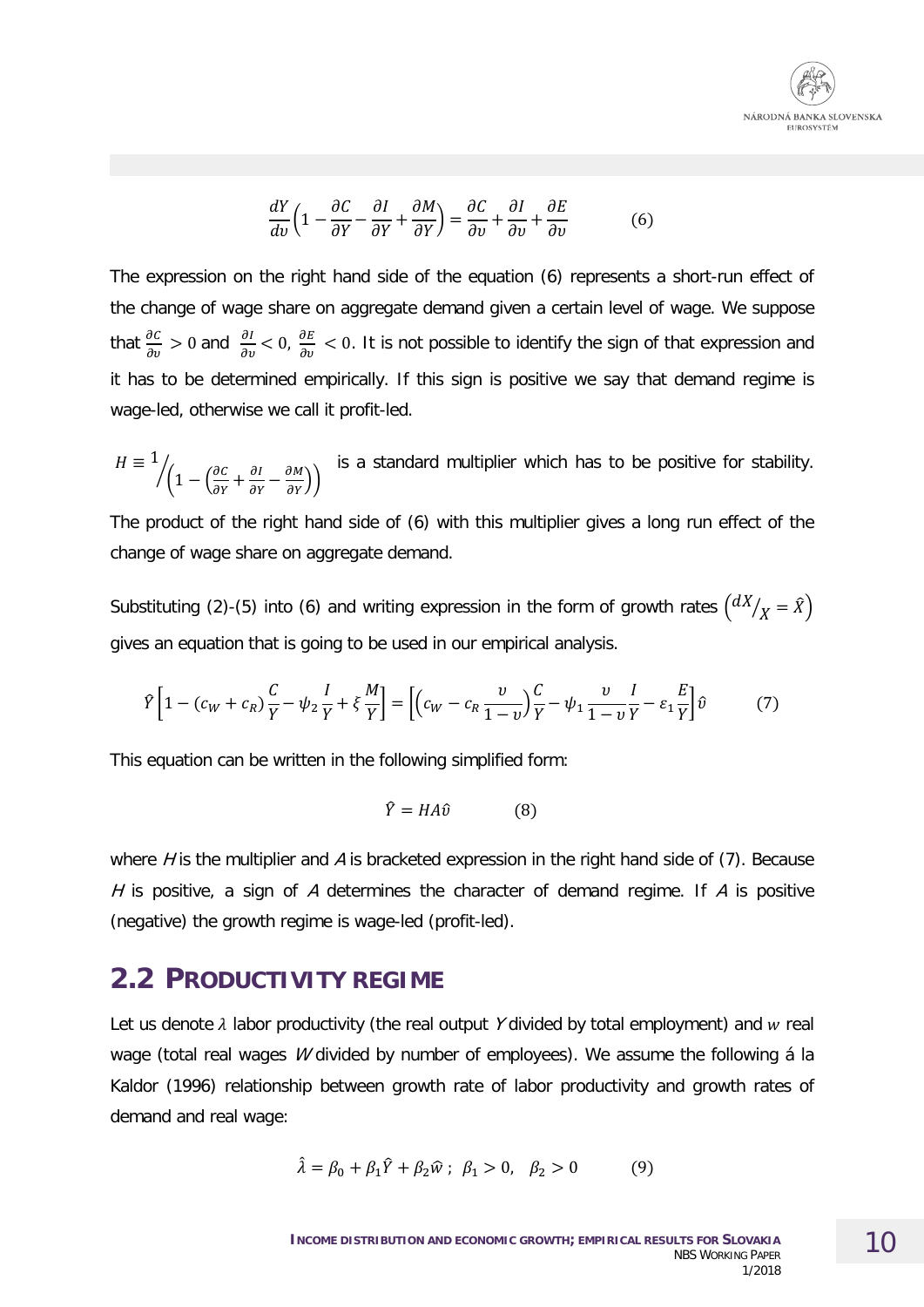The positive effect of demand on productivity, known in the literature as Verdoorn's law, can be justified by several mechanisms (Dray and Thirlwall, 2010). First, a great deal of technological progress is demand driven via accelerated capital accumulation. Expansion of the goods market makes it profitable to use more sophisticated machinery, which cuts costs. This not only reduces the price of goods but also the price of machinery, if there are economies of scale in its production. This further encourages the use of machinery in other activities. Secondly, there is an effect of learning by doing; the more output produced, the more adept labor becomes at its production.

The positive effect of real wage on productivity, known as the induced technological progress hypothesis, can be justified by the following channels – first, more expensive labor forces firms to adopt labor productivity enhancing procedures and techniques and second, more expensive labor pushes less efficient firms out of the market, thereby increasing aggregate productivity (Lavoie, 1992).

### **2.3 EQUILIBRIUM**

Before combining demand and productivity regimes one should realize that labor share  $v$  is a ratio of real wage w and labor productivity  $\lambda$ :

$$
v = \frac{w}{\lambda} \tag{10}
$$

In terms of growth rates this relationship can be written:

$$
\hat{v} = \hat{w} - \hat{\lambda} \tag{11}
$$

Then the equation (8) takes the form:

$$
\hat{Y} = HA(\hat{w} - \hat{\lambda})
$$
 (12)

Taking into account our original assumption that real wage w (or its growth rate  $\hat{w}$ ) is exogenous then equations (9) and (12) represent a system of two equations with two endogenous variables – growth rates of real output  $\hat{Y}$  and labor productivity  $\hat{\lambda}$ . Except w there is actually one more exogenous variable that drives the system - growth rate of foreign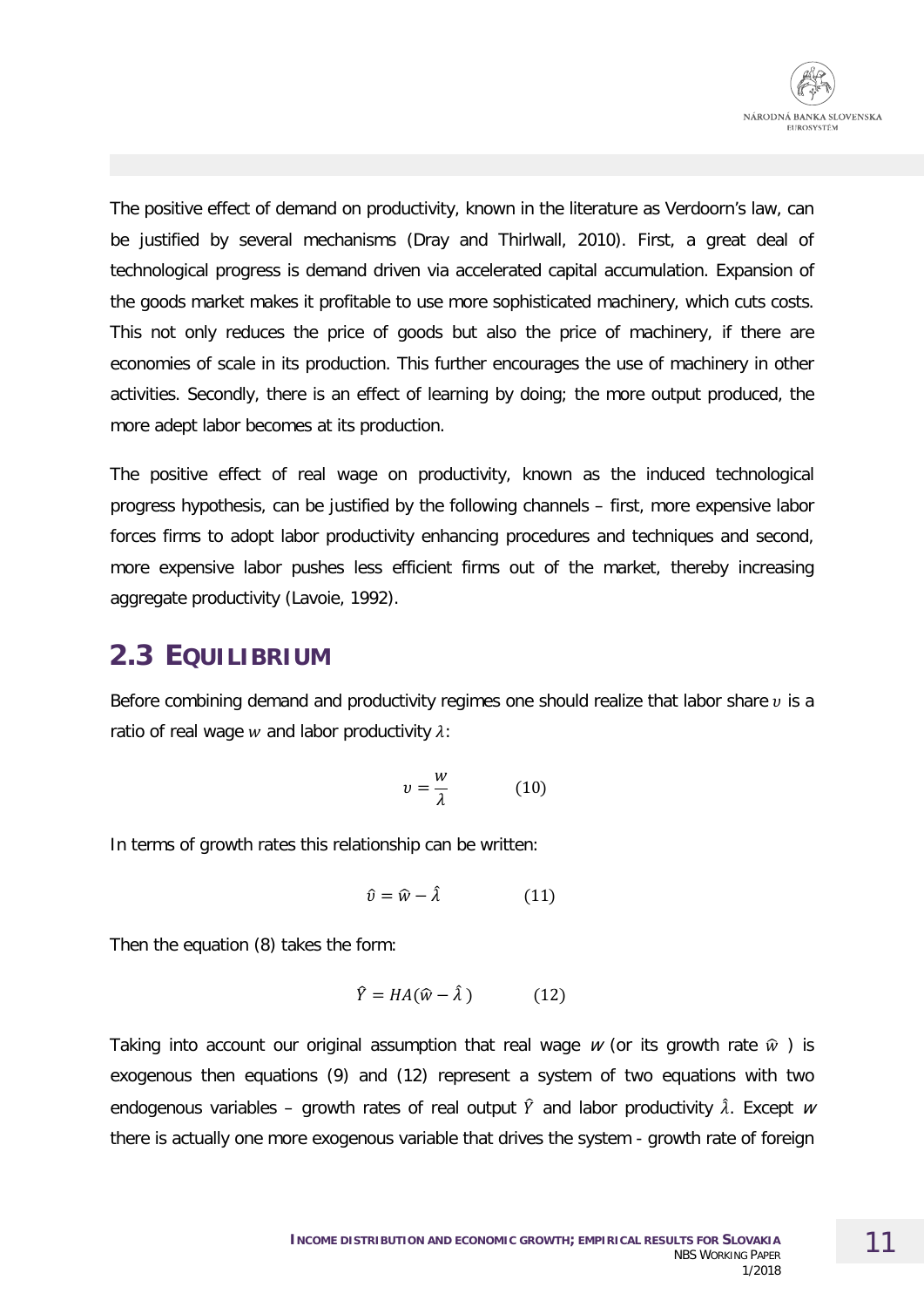

demand  $\widehat{Y}_f$  that occurs in the export equation (4). Taking differential of export E with respect to  $Y_f$  and substituting it into (12) we get:

$$
\hat{Y} = H\left(A(\hat{w} - \hat{\lambda}) + \varepsilon_0 \frac{E}{Y} \hat{Y}_f\right) \tag{13}
$$

For given values of exogenous variables  $\hat{w}$  and  $\hat{Y}_f$  the system represented by (9) and (13) can be depicted in  $(\hat{\lambda}, \hat{Y})$  plane. Productivity regime (PR) is represented by an upward sloping line in the  $(\hat{\lambda}, \hat{Y})$  plane with the slope of  $\frac{1}{\beta_1}$ and demand regime (DR) is pictured as a line with the slope equal to  $-HA$ ; that is if the demand regime is wage-led (profit-led) the line is downward (upward) sloping.

#### **Figure 1: Wage-led regime**

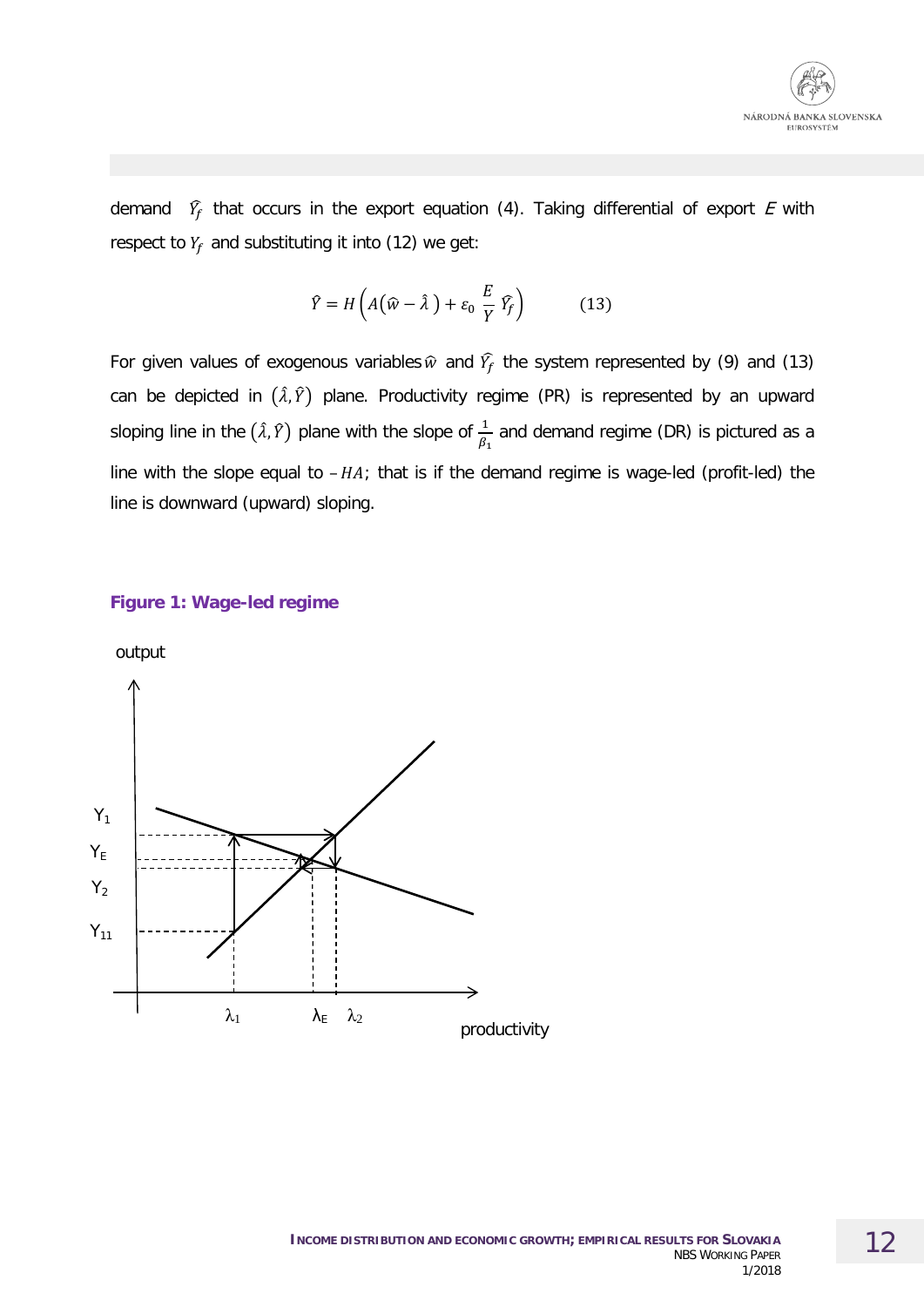

#### **Figure 2: Profit-led regime**



The intersection of PR line with DR line represents equilibrium values of growth rates of labor productivity  $\widehat{\lambda_E}$  and real output  $\widehat{Y_E}$  in a demand driven growth model (9) and (13). How can an economy, described by this model, return back to its equilibrium if it is disturbed? Suppose that productivity growth is below its equilibrium value at  $\widehat{\lambda}_1$  in Fig.1. Then the rate of growth of demand  $\widehat{Y}_1$  that is allowed for this productivity growth is higher than the rate of growth of output  $\widehat{Y_{11}}$  corresponding to productivity growth  $\widehat{\lambda_1}$ . Because the factory is motivated to produce and sell more (output is demand driven) it adjusts to  $\widehat{Y_1}.$  This value of demand growth increases productivity growth, due to the Verdoorn effect, to  $\widehat{\lambda_2}$ . Higher productivity growth, keeping wage growth constant, reduces wage share growth. If demand is wage-led as in Figure 1, the output growth declines to  $\widehat{Y}_2$  and the economy is swirling to its equilibrium. If demand is profit-led, as in Figure 2, lower wage share growth increases output growth to  $\widehat{Y_2}$  and the economy converges stair-wise to its equilibrium.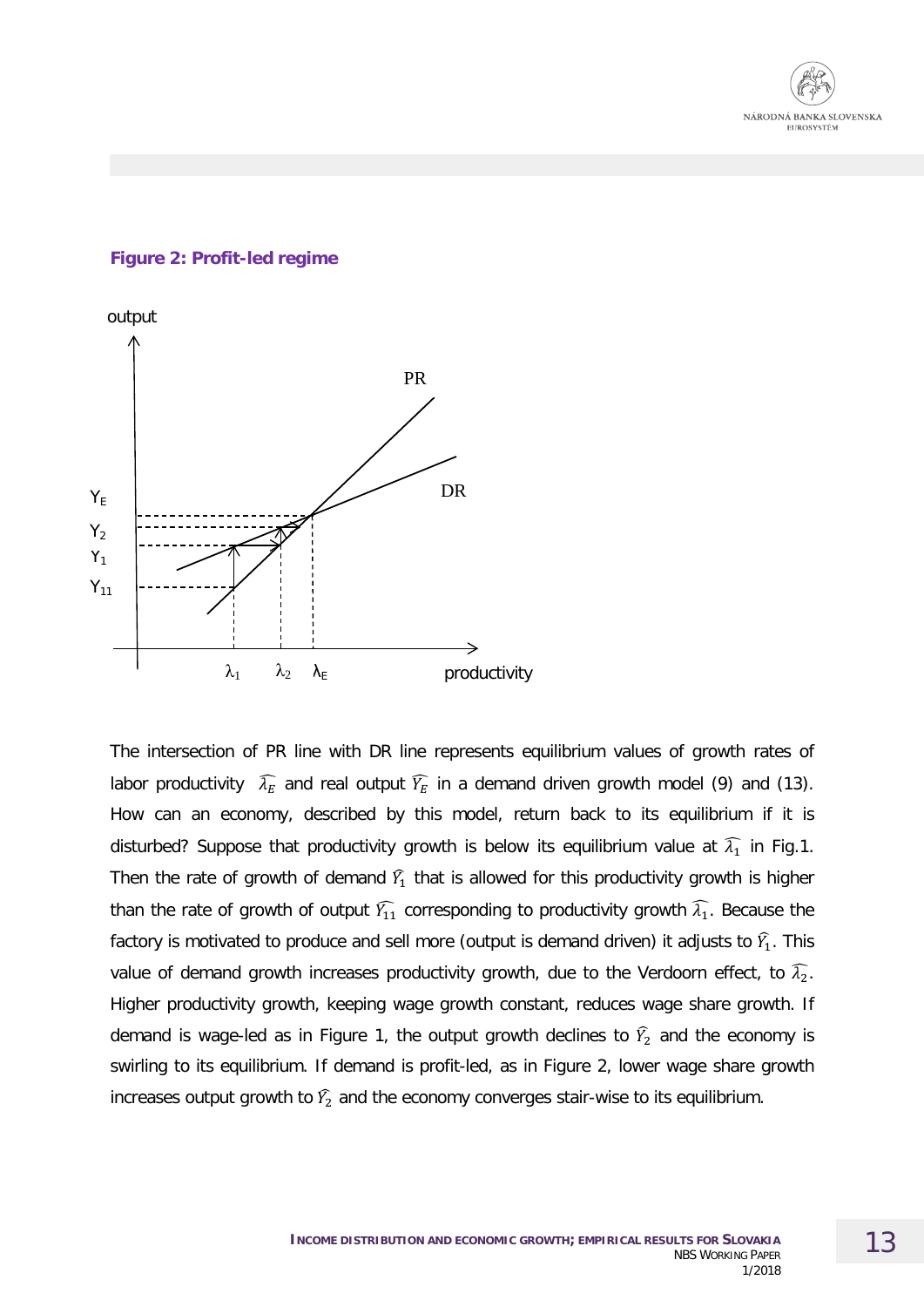

Equating growth rates of demand in PR and DR gives the equilibrium values of labor productivity growth and output growth in terms of growth rates of exogenous variables - real wage and foreign demand.

$$
\hat{\lambda} = \frac{\beta_0}{\beta_1 HA + 1} + \frac{\beta_1 HA + \beta_2}{\beta_1 HA + 1} \hat{w} + \frac{\beta_1 \varepsilon_0 H \frac{E}{Y}}{\beta_1 HA + 1} \hat{Y}_f
$$
(14)

$$
\hat{Y} = -\frac{\beta_0 HA}{\beta_1 HA + 1} + HA \frac{1 - \beta_2}{\beta_1 HA + 1} \hat{w} + \frac{\varepsilon_0 H \frac{E}{Y}}{\beta_1 HA + 1} \hat{Y}_f
$$
\n(15)

### **3. DATA AND ESTIMATION METHODOLOGY**

We analyze the effects of a change of income distribution on consumption, investment, export, import and productivity. There are two reservations in our empirical approach that should be addressed. First, real wage, as mentioned above, is assumed to be exogenous but in reality it is not. There is undoubtedly feedback from output growth to real wage mediated by employment, for example. Secondly, we estimate each equation separately despite the fact that consumption, investment and net export are not independent as they add up to output. We permit these methodological shortcomings as they allow the use of simpler econometric techniques that are, due to data limitations, more suitable for the estimation. On the positive side of this approach is the interpretational ease of empirical results.

Unit root test indicates that almost all variables are integrated of the order one hence cointegration would be an appropriate estimation technique. But in the majority of cases there is no indication of cointegration apparently due to the fact that the time span of most series is too short (1993-2016 for the euro area and the new EU members). Thus an unrestricted autoregressive distributed lag (ARDL) model is estimated to infer the best specification. The difference form specification turns out to be the most appropriate in most cases. Long-term elasticities are calculated by adding up the coefficients of the contemporaneous and lagged variable (if they are statistically significant) divided by (1-the coefficient of the lagged dependent variable) (if it is statistically significant). We test for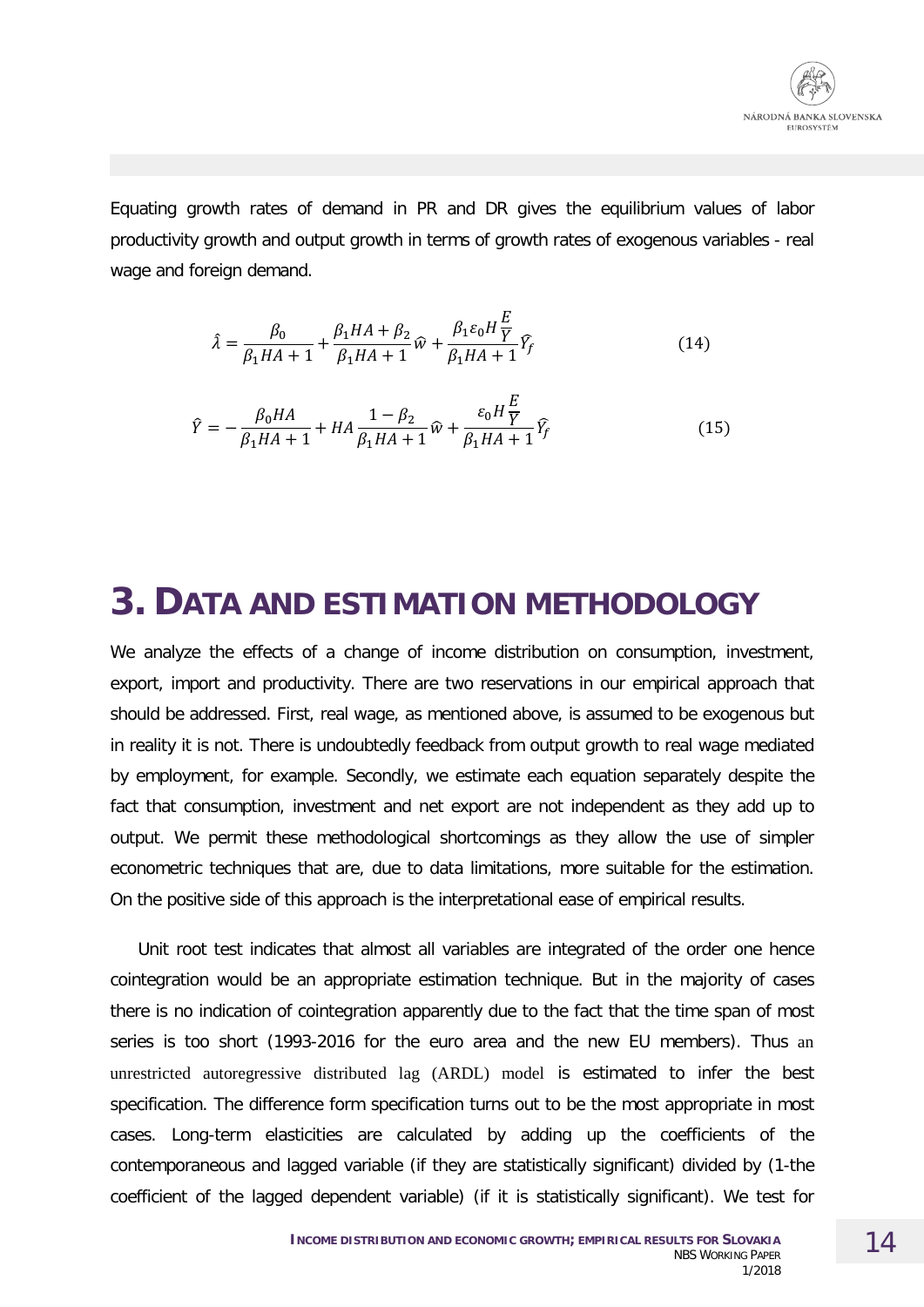serial correlation and wherever it occurs we use either the lagged independent variable (even if it is insignificant) or add AR(1) term.

Annual time series from AMECO database have been used, starting from 1960 for old European Union countries and from 1995 for EU newcomers until 2016 (the last two years are forecasts). The detailed definition of aggregates used in estimation can be found in the appendix.

# **4. EMPIRICAL RESULTS**

### **4.1 DEMAND REGIME**

Our main focus is on empirical results for Slovakia and the euro area and we analyze them in detail in the next section. The detailed analysis of a demand regime of a particular economy requires empirical estimates of export functions of its main trading partners. Among the main trading partners of Slovakia belong three central European countries – the Czech Republic, Poland and Hungary and six old EU members - Germany, Austria, France, Italy, UK and Netherlands. Combined exports to these 9 countries account for 74% of total Slovak exports. In addition to our main focus (analysis of Slovakia and the euro area) we partially analyze also the growth regimes of these countries (demand side) which then allows a comparison between new EU members and old ones. First, using estimated elasticities of demand variables with respect to wage share we describe short run effects of total demand on income redistribution, i.e. we determine which kind of demand regime prevails in each country. Second, using elasticities of demand variables with respect to output we calculate values which they converge to in the long run.

### **4.2 CONSUMPTION**

-

The estimated consumption function is of the form given in equation (2). Consumption is regressed on adjusted wage<sup>[8](#page-14-0)</sup> and its complement - profit. For econometric reasons the variables enter estimation in logarithmic form. Table 1 reports the estimation results –

<span id="page-14-0"></span><sup>&</sup>lt;sup>8</sup> Adjusted wage is a product of adjusted wage share and real GDP. Adjusted wage share is a ratio of compensation of employees to nominal GDP multiplied by a ratio of total employment to number of employees.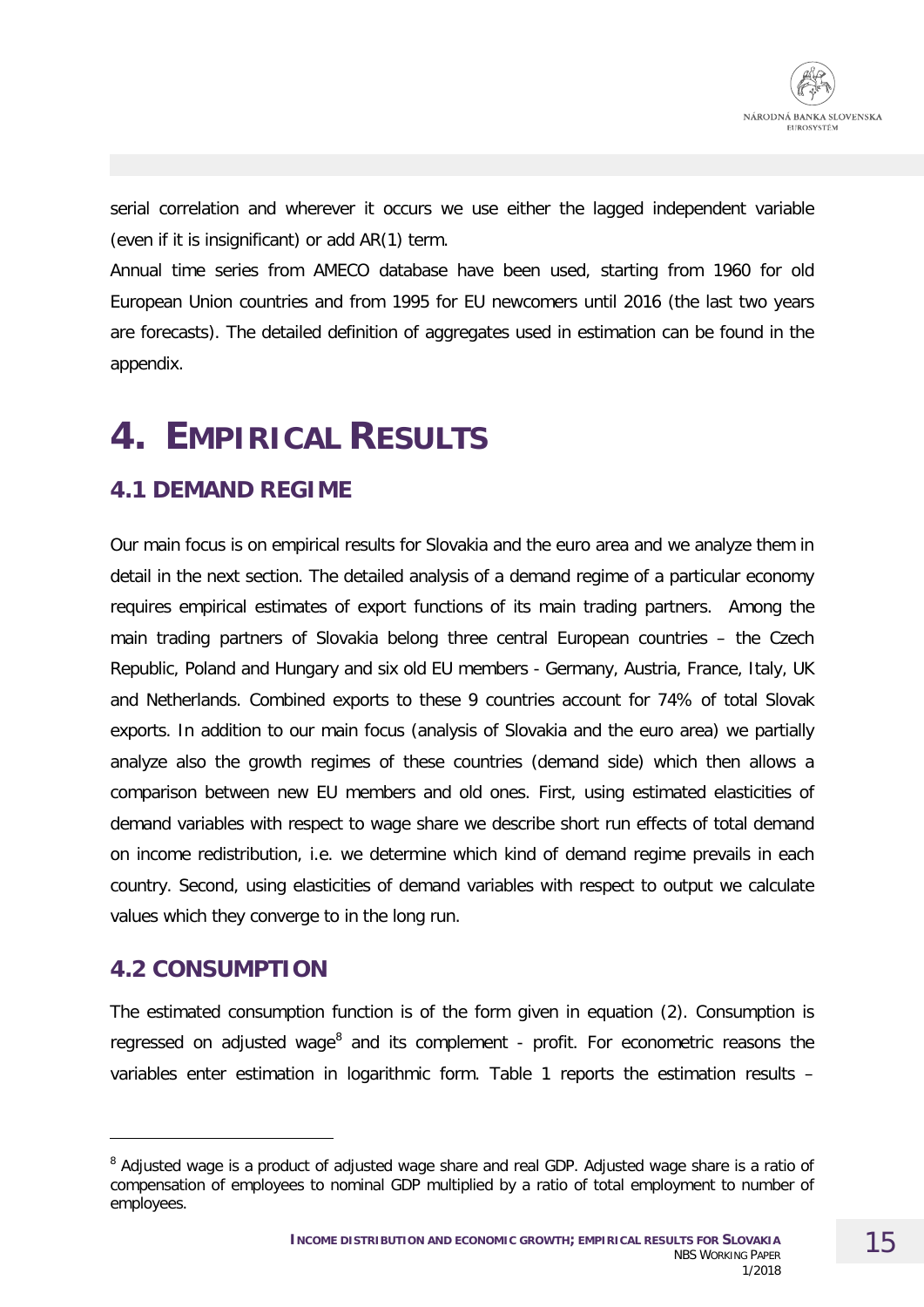

propensities to consume out of profit and wage, respectively, and marginal effects of income redistribution on consumption to GDP ratio.

| Table 1: The marginal effect of a 1 percentage point increase in the wage share on C/Y |           |           |           |           |           |           |           |           |           |           |           |
|----------------------------------------------------------------------------------------|-----------|-----------|-----------|-----------|-----------|-----------|-----------|-----------|-----------|-----------|-----------|
|                                                                                        | <b>SK</b> | CZ        | IPL       | IHU       | IDE       | AT        | FR.       | -IT       | <b>NL</b> | UK        | EA        |
|                                                                                        | $0.24**$  | 0.13      | $0.26***$ | $0.21**$  | $0.12**$  | $0.18***$ | $0.17***$ | $0.21***$ | $0.15***$ | $0.21***$ | 0.13      |
| Cw                                                                                     | $0.68***$ | $0.58***$ | $0.68***$ | $0.83***$ | $0.86***$ | $0.74***$ | $0.77***$ | $0.82***$ | $0.72***$ | $0.87***$ | $0.88***$ |
| $C/Y$ 0.55                                                                             |           | 0.43      | 0.30      | 0.46      | 0.55      | 0.28      | 0.31      | 0.41      | 0.27      | 0.35      | 0.59      |

\*\*\* significant at the 1 percent level; \*\* significant at the 5 percent level; \* significant at the 10 percent level

The assumption that guarantees the effect of redistribution of income on consumption is empirically verified. Propensities to consume out of profit are markedly lower than propensities to consume out of wages in all countries. To convert propensities (i.e. elasticities) to marginal effects<sup>[9](#page-15-0)</sup> we use sample averages of the corresponding variables. Thus for example, consumption propensities of 0.21 and 0.83 respectively, for Hungary gives consumption differential of 0.62. This means that a redistribution of 1%-point of GDP from profit to wages would induce additional consumption of 0.46%-point of GDP. The elasticities for other countries are similar in magnitude which means that in all countries a redistribution of income from profit to wages would lead to a consumption increase.

#### **4.3 INVESTMENT**

-

Investment function (3) is estimated by regressing investment on adjusted wage share and demand. Table 2 reports estimates of elasticities of investment with respect to profit and marginal effects of a redistribution of 1%-point of GDP from profit to wages on an investment to GDP ratio.

| Table 2: The marginal effect of a 1 percentage point increase in the wage share on I/Y |           |         |         |           |           |         |           |         |           |          |         |
|----------------------------------------------------------------------------------------|-----------|---------|---------|-----------|-----------|---------|-----------|---------|-----------|----------|---------|
|                                                                                        | <b>SK</b> | CZ      | PL      | <b>HU</b> | <b>DE</b> | AT      | <b>FR</b> |         | <b>NL</b> | UK       | EA      |
| $\Psi$ 1                                                                               | $0.12***$ | 0.46    | 0.82    | $0.74*$   | $0.48**$  | 0.14    | $0.18*$   | $0.27*$ | $0.23*$   | $0.30**$ | $0.32*$ |
| 1/Y                                                                                    | $-0.06$   | $-0.25$ | $-0.40$ | $-0.40$   | $-0.29$   | $-0.11$ | $-0.13$   | $-0.15$ | $-0.16$   | $-0.18$  | $-0.19$ |

All elasticities have expected sign which means that redistribution from profits to wages would induce reduction in investment and consequently GDP.

<span id="page-15-0"></span><sup>9</sup> This is the conversion from elasticities to marginal effects:  $\frac{dC}{dW} = c_W \frac{C}{W} - c_R \frac{C}{R}$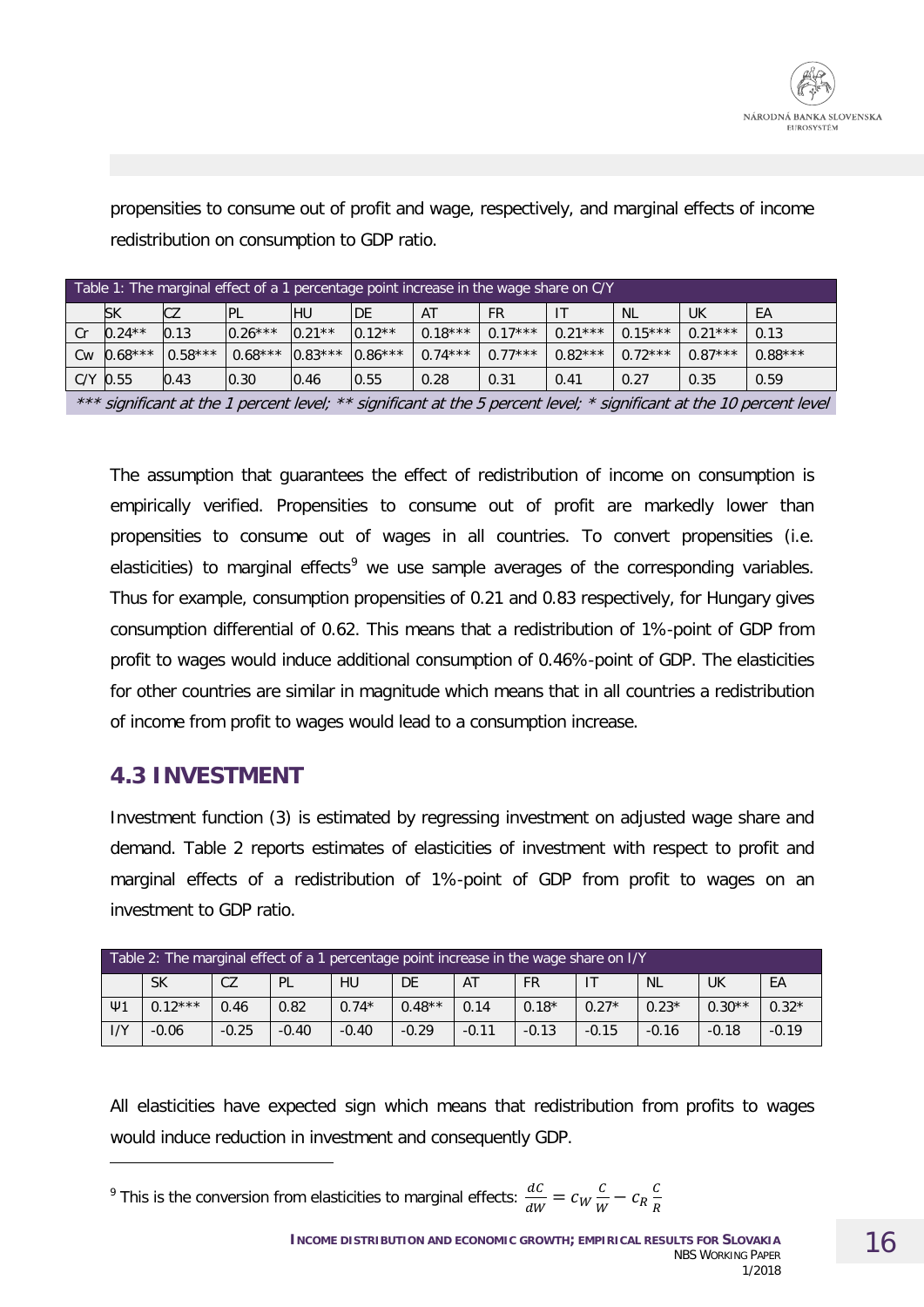#### **4.4 EXPORT**

Export is regressed on foreign demand and domestic real unit labor cost which actually coincides with adjusted wage share. In this section we keep RULC of a country's trading partners constant. Foreign demand is proxied by GDP of the EU reduced by the country's own GDP. Table 3 reports elasticities of export with respect to domestic RULC and marginal effects of a 1%-point increase of RULC (an increase of wage share) on export to GDP ratio.

|                 | Table 3: The marginal effect of a 1 percentage point increase in the wage share on E/Y |          |            |          |            |           |            |           |            |            |           |
|-----------------|----------------------------------------------------------------------------------------|----------|------------|----------|------------|-----------|------------|-----------|------------|------------|-----------|
|                 | <b>SK</b><br>CZ<br>EA<br><b>PL</b><br>HU<br><b>DE</b><br><b>FR</b><br>NL.<br>UK<br>AT  |          |            |          |            |           |            |           |            |            |           |
| $\varepsilon 1$ | $-1.49**$                                                                              | $-1.21*$ | $-1.66***$ | $-1.11*$ | $-1.14***$ | $-0.65**$ | $-1.46***$ | $-0.74**$ | $-0.50***$ | $-0.57***$ | $-1.05**$ |
| E/Y             | $-2.18$                                                                                | $-1.30$  | $-1.00$    | $-1.15$  | $-0.50$    | $-0.34$   | $-0.41$    | $-0.23$   | $-0.38$    | $-0.18$    | $-0.23$   |

Export is quite sensitive to an increase of RULC (lower competitiveness) in most countries, as elasticities are bigger than 1 (in absolute terms). This is especially true for all new EU member states where a 1%-point increase of RULC decreases ratio of export to GDP by more than 1%-point. This is because all these economies are very open and export plays a dominant role there. While elasticities for Germany, France and the euro area are bigger than 1 as well, the effect of an increase of RULC on export to GDP ratio in these economies is mitigated by the relatively lower value of export to GDP ratio.

#### **4.5 TOTAL EFFECTS IN THE SHORT RUN**

Table 4 puts together partial results presented above. The first line represents an effect of 1%-point increase of wage share on domestic demand. With the exception of Poland the positive effect of higher consumption dominates the negative effect of lower investment. Thus the domestic sector in these economies is wage-led; redistribution from profit to wage increases domestic demand (not so in Poland).

| Table 4: The marginal effect of a 1 percentage point increase in the wage share on the total demand                            |           |      |         |      |      |      |      |      |           |      |      |
|--------------------------------------------------------------------------------------------------------------------------------|-----------|------|---------|------|------|------|------|------|-----------|------|------|
|                                                                                                                                | <b>SK</b> | CZ   | PL      | HU   | DE   | AT   | FR   |      | <b>NL</b> | UK   | EA   |
| $(C+1)/Y$                                                                                                                      | 0.50      | 0.18 | $-0.10$ | 0.07 | 0.26 | 0.17 | 0.18 | 0.25 | 0.11      | 0.17 | 0.40 |
| $(C+I+E)/Y$<br>$-0.17$<br>$-0.23$<br>0.17<br>$-1.68$<br>$-1.12$<br>$-1.09$<br>$-1.08$<br>$-0.24$<br>0.03<br>$-0.27$<br>$-0.01$ |           |      |         |      |      |      |      |      |           |      |      |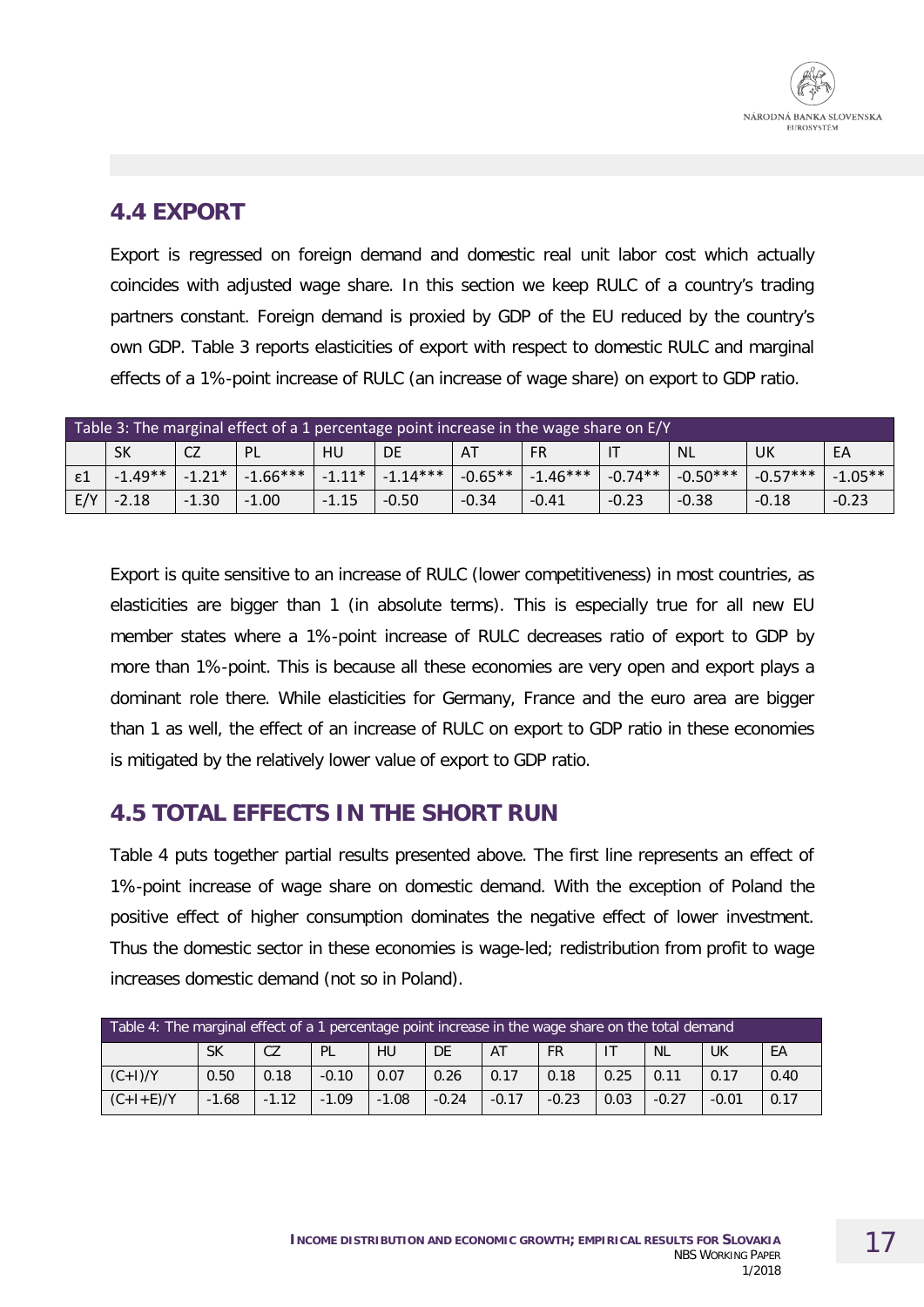However, adding the effect of export, the character of demand regime changes in almost all countries, their total demand becomes profit-led, with the exceptions of Italy and the euro area. This is especially true for all central European economies where the impact of 1%-point increase in wage share reduces total demand by more than 1%-point.

We should emphasize here that these outcomes are made under the assumption that RULC increases only in one country and stays constant in the country's trading partners. In reality this is not the case as countries usually compete with each other to increase their market share. The effects of parallel increases of RULC in a country's trading partners are estimated for Slovakia and the euro area in the next chapter.

#### **4.6 TOTAL EFFECTS IN THE LONG RUN – MULTIPLIER EFFECT**

In this section we calculate the multiplier effects of the change of excess private demand on the long run value of aggregate demand. These calculations should be taken with caution for two reasons (see Stockhammer et al. 2009). First, as the long run value of aggregate demand is an equilibrium concept, the exogeneity assumptions of real wage and wage distribution are rather restrictive. Second, the value of multiplier is very sensitive to the estimates of elasticities of components of demand with respect to output that are listed in table 5. Long run elasticities of consumption -  $(c_W + c_R)$  are close to a plausible, in the literature frequently cited value of 1, in all countries. Elasticities of investment -  $\psi_2$  are rather small for Slovakia and the Czech Republic and are above the benchmark value of 1 in other countries. Elasticities of import -  $\xi$ , oscillate about the value of 2. Marginal effects of a change of output on consumption, investment and import are evaluated (see footnote 4) at the sample averages of particular variables. Total multiplier  $H$  is then calculated according to equation 7. Multipliers of all countries, except Central European ones, are bigger than 1, which is in line with estimates in other literature. A closer look at the reason of why multipliers of Central European countries are smaller than 1, discloses that the marginal effect of import is the main culprit. Although elasticities of imports in Central European countries do not differ from elasticities of other countries, negative marginal effect of import that reduces value of multiplier is caused by a much higher ratio of import relative to GDP in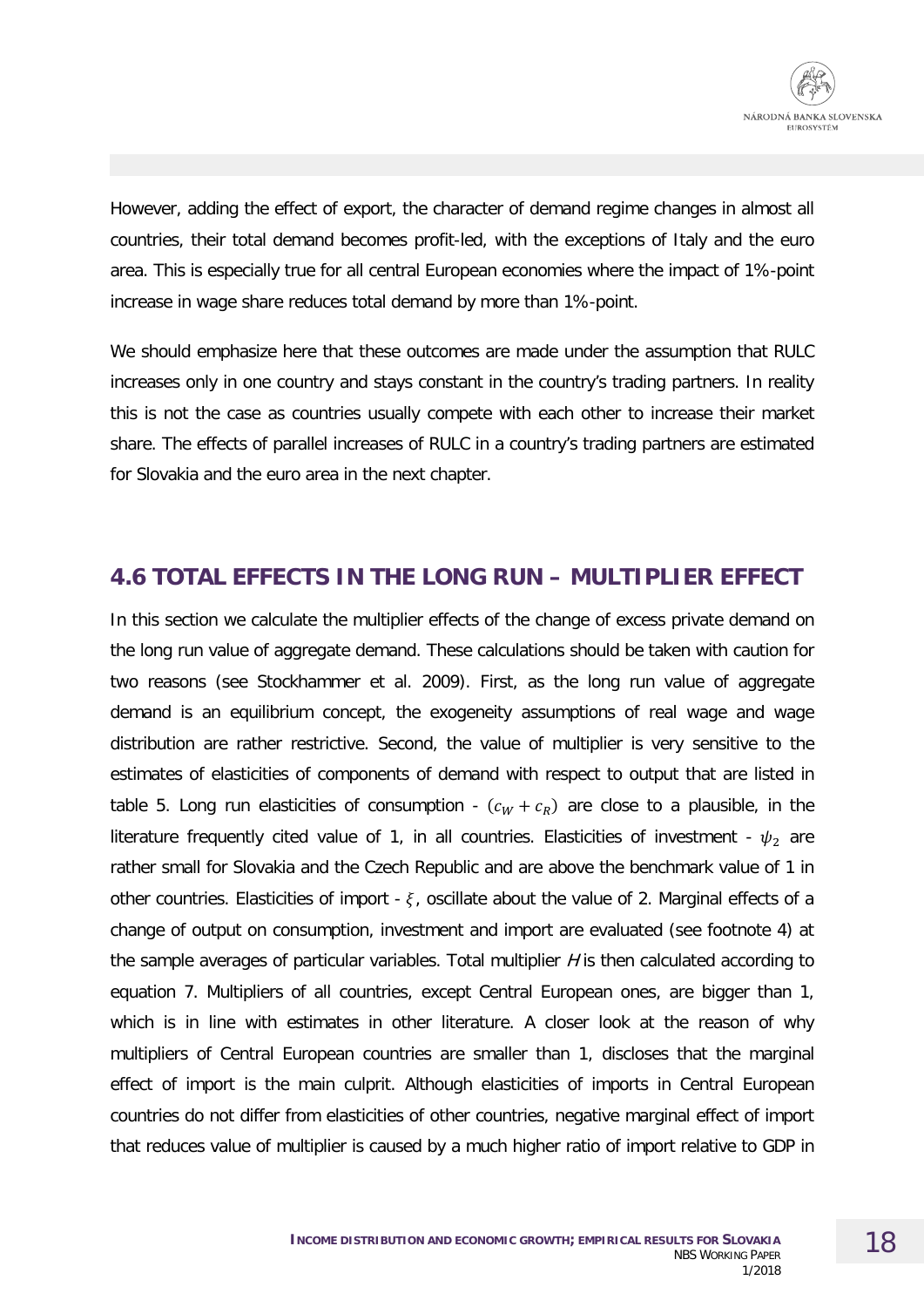| Table 5: Elasticities of C. I and M with respect to Y and the Multiplier |           |           |           |           |           |           |           |           |           |           |           |
|--------------------------------------------------------------------------|-----------|-----------|-----------|-----------|-----------|-----------|-----------|-----------|-----------|-----------|-----------|
|                                                                          | <b>SK</b> | СZ        | PL        | HU        | DE        | <b>AT</b> | <b>FR</b> | ШT        | <b>NL</b> | lυk       | EA        |
| $Cr + Cw$ 0.92                                                           |           | 0.70      | 0.94      | 1.04      | 0.98      | 0.92      | 0.94      | 11.03     | 0.87      | 1.09      | 1.01      |
| $\Psi$ <sub>2</sub>                                                      | $0.53***$ | $1.04***$ | 0.44      | $1.18***$ | $1.61***$ | $1.55***$ | $1.52***$ | $.43***$  | $1.67***$ | $0.82***$ | $1.93***$ |
|                                                                          | $1.84***$ | $2.66***$ | $2.23***$ | $.80***$  | $1.03***$ | $1.87***$ | $2.00***$ | $1.99***$ | $.61***$  | $1.74***$ | $2.78***$ |
| H                                                                        | 0.60      | 0.56      | 0.85      | 0.79      | 2.64      | 1.26      | 1.82      | 2.10      | 1.02      | 1.68      | 1.02      |

these countries. Higher demand induces almost as high an increase of import which eventually reduces the impact on an equilibrium value of output.

Table 6 reports a long run effect of a 1 percentage point increase in the wage share on the total demand which is a product of short run effect from table 4 and a multiplier from table 5 for each country. Although the character of demand regime does not change because all multipliers are positive, the long run value either increases or decreases depending whether multiplier is bigger or smaller than 1.

| Table 6: The long runl effect of a 1 percentage point increase in the wage share on the total demand                          |                                                                         |  |  |  |  |  |  |  |  |  |
|-------------------------------------------------------------------------------------------------------------------------------|-------------------------------------------------------------------------|--|--|--|--|--|--|--|--|--|
|                                                                                                                               | <b>SK</b><br>CZ<br>EA<br>HU<br>DE<br><b>NL</b><br>UK<br>PL<br><b>FR</b> |  |  |  |  |  |  |  |  |  |
| $(TD/Y)*H$<br>$-0.62$<br>$-0.22$<br>$-0.93$<br>$-0.85$<br>$-1.01$<br>$-0.63$<br>$-0.42$<br>0.06<br>$-0.27$<br>$-0.02$<br>0.18 |                                                                         |  |  |  |  |  |  |  |  |  |

Thus, for example, a 1 percentage point increase in the wage share in the Czech economy reduces equilibrium income by 0,63% points of GDP and in the Euro area the same increase of wage share increases income by 0,18% points, in the long run. The Czech economy is profit-led while the Euro area is wage-led.

# **5. DEMAND AND PRODUCTIVITY REGIMES FOR SLOVAKIA AND THE EURO AREA**

#### **5.1 DEMAND REGIME**

In this paragraph we focus on two economies – Slovakia and the Euro area, analyze their demand and productivity regimes and evaluate how the growth rates of output and productivity depend on wage and foreign output in equilibrium.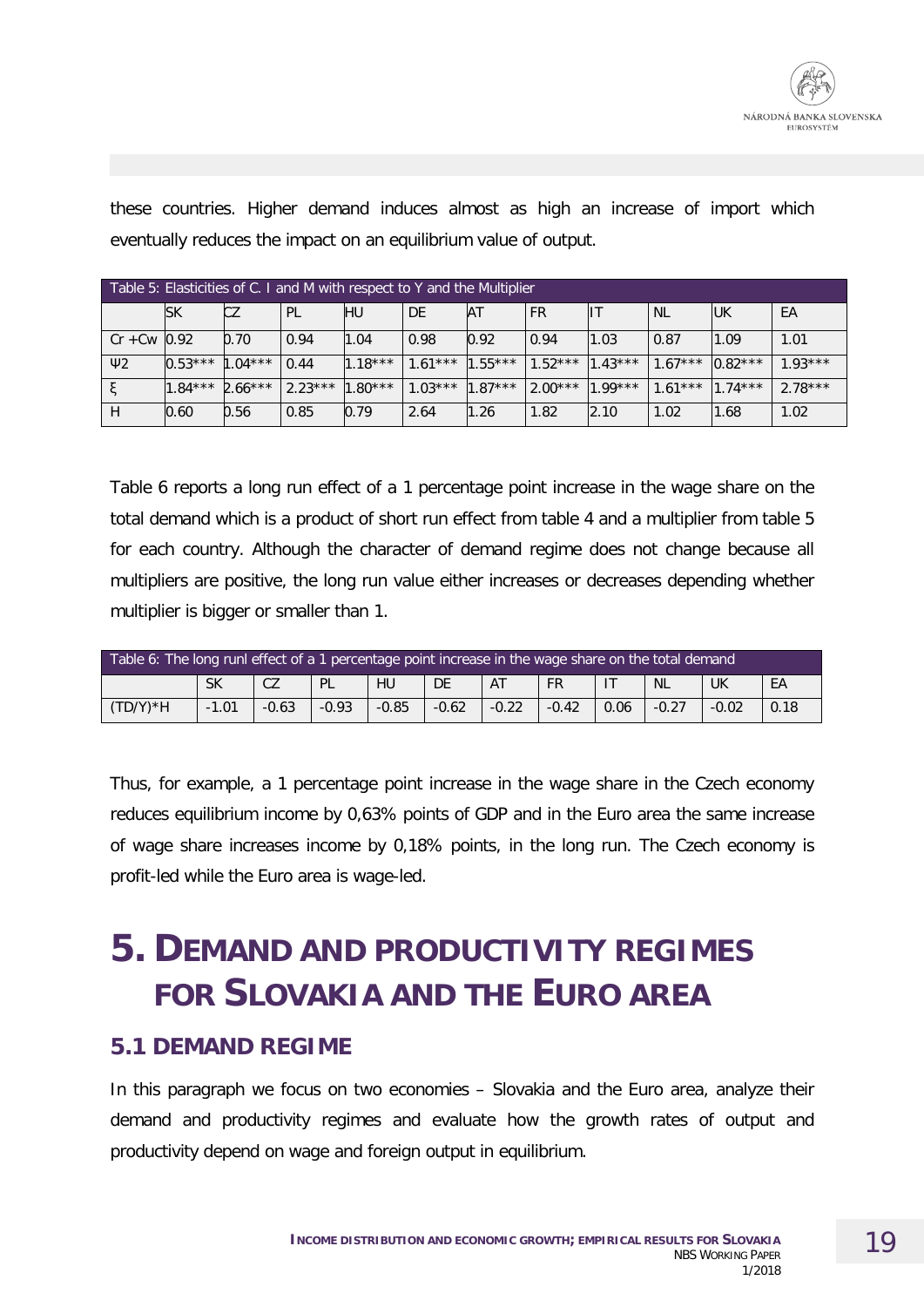

| Table 7: The marginal effect of a Tpercentage point increase in rulc |                                                    |         |         |         |      |         |  |  |  |  |
|----------------------------------------------------------------------|----------------------------------------------------|---------|---------|---------|------|---------|--|--|--|--|
| $(TD/Y)*H$<br>C/Y<br>1/Y<br>E/Y<br>TD                                |                                                    |         |         |         |      |         |  |  |  |  |
| <b>SK</b>                                                            | 0.55                                               | $-0.06$ | $-2.18$ | $-1.68$ | 0.60 | $-1.01$ |  |  |  |  |
| EA                                                                   | 0.17<br>$-0.23$<br>0.18<br>$-0.19$<br>1.02<br>0.59 |         |         |         |      |         |  |  |  |  |

The demand regime in these two countries is summarized in Table 7:

If wage share in Slovakia increases by 1 percentage point then C/GDP increases by 0,55 %, I/GDP decreases by 0,06 % and Ex/GDP decreases by 2,18 %. Hence total demand decreases by 1,68 % in the short run and 1,01 % in the long run (multiplier is smaller than 1). So Slovak domestic demand is wage-led but its total demand is profit-led. Both Euro area demand regimes – domestic and total are wage-led, 1 percentage point increase of wage share increases total demand by 0,17% in the short run and also in the long-run because multiplier is very close to 1.

We can see that export plays a major role in determining the character of the demand regime in Slovakia (and also in other small open economies). This dominance is magnified by the assumption that RULC increases only in one country and stays unchanged in the country's trading partners. Now we want to evaluate how an impact of an increase in unit labor cost in a domestic country is mitigated by an impact of simultaneous increases of labor costs of its trading partners. We carry out this estimation for Slovakia and the Euro area. To do so, we need to include trading partners of these countries. For Slovakia these are – Germany, Czech Republic, Poland, Hungary, Austria, France, Italy, UK and Netherlands. Combined exports to these countries account for 74% of total Slovak exports. For the Euro area we include China, USA, UK, Japan, Switzerland, Poland and Czech Republic. Combined exports to these countries account for 61% of total Euro area exports.

Export function defined by the equation (4) is estimated by regressing export on foreign demand, on the difference of domestic and foreign RULC and on the nominal effective exchange rate. Foreign demand and foreign RULC are the weighted averages of trading partners' GDP and RULC, respectively. Parallel increases of RULC in a domestic economy and in its trading partners' economies can make the domestic economy more or less competitive depending on the ratio of domestic and foreign wage shares. Table 8 reports marginal effects of a 1 percentage point simultaneous increase of wage shares (RULC) on total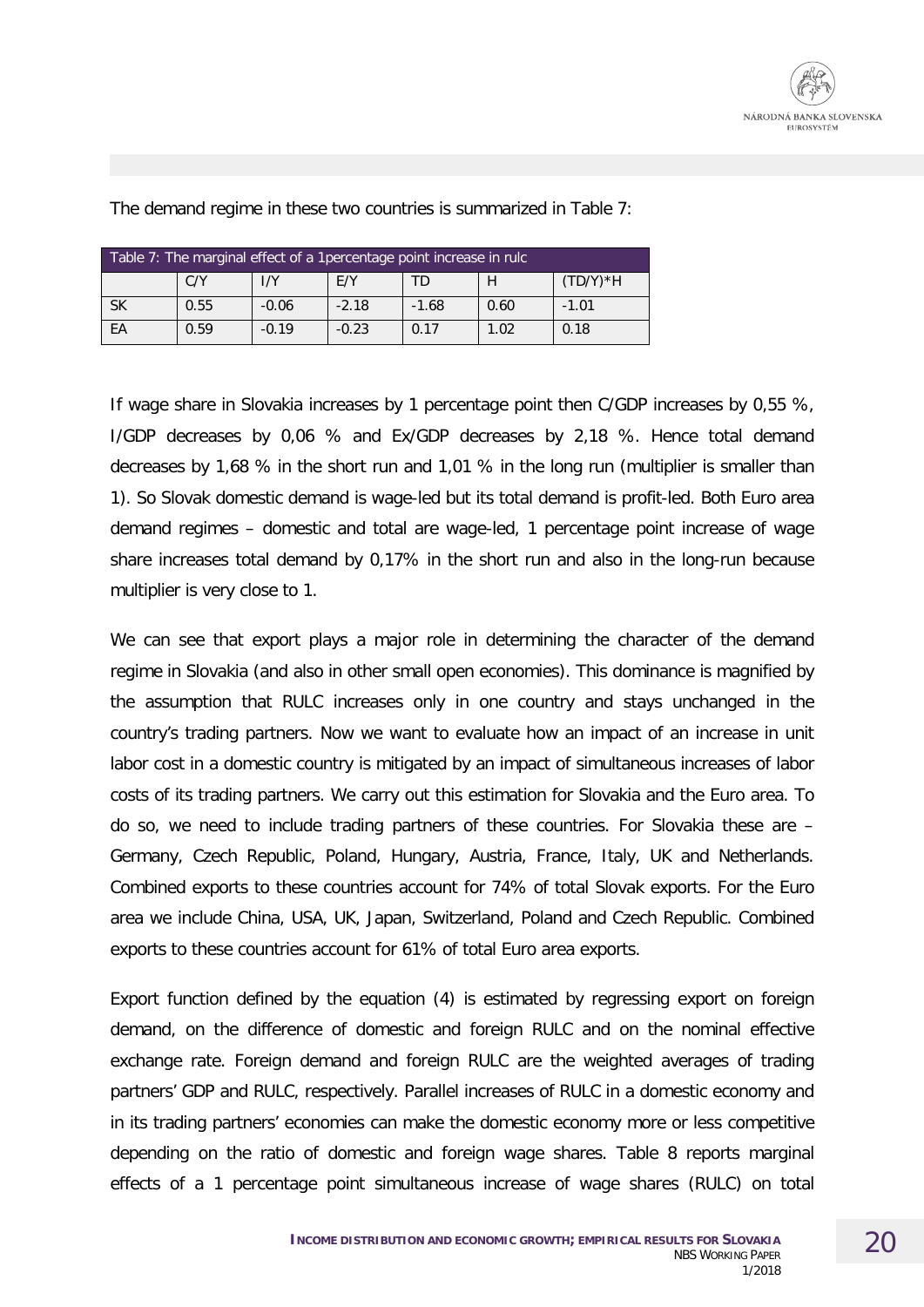demand and its components relative to GDP in the short run and also in the long run (last column).

| Table 8: The marginal effect of a 1 percentage point parallel increase in rulc |      |         |         |      |      |            |  |  |  |
|--------------------------------------------------------------------------------|------|---------|---------|------|------|------------|--|--|--|
|                                                                                | C/Y  | 1/Y     | E/Y     | TD   | H    | $(TD/Y)*H$ |  |  |  |
| SK                                                                             | 0.55 | $-0.06$ | $-0.47$ | 0.03 | 0.60 | 0.02       |  |  |  |
| ЕA                                                                             | 0.59 | $-0.19$ | 0.02    | 0.43 | 1.02 | 0.44       |  |  |  |

Slovak export still decreases when RULC increases in domestic and foreign countries but by much less than before. Now a simultaneous 1 percentage point increase of RULC increases total demand by 0,03% in the short run and by 0,02% in the long run. Slovak total demand is slightly wage-led. But the number is so close to zero that we should say that the Slovak demand regime is neutral to an increase of wage share when the same increase occurs simultaneously in its trading partners. Wage-led regime of the Euro area is strengthened by simultaneous increases of RULC, a 1 percentage point parallel increase of wage shares increases Euro area total demand by 0,43% in the short as well as in the long run.

Up until now income distribution has been represented by labor share and because this variable is expressed in percentage units, it is convenient to use 1 percentage point increase of wage share, say from 50% to 51% of GDP, as a measure of exogenous shock<sup>[10](#page-20-0)</sup>. For further calculations labor share needs to be decomposed, according to the equation (10), into real wage and labor productivity. For these variables a 1 % increase is a more suitable measure (in the case of wage share it is, say, an increase from 50% to 50,5%). For this new measure of shock magnitude, values in tables  $(1) - (8)$  have to be adjusted (multiplied by average value of wage share in a particular country). Table 9 reports marginal effects of a 1% increase of RULC (adjusted wage share) on total demand and its components relative to GDP in the short run and also in the long run (last column) in two economies – Slovakia and Euro area.

| Table 9: The marginal effect of a 1% parallel increase in rulc |                                                 |         |         |      |      |      |  |  |  |  |
|----------------------------------------------------------------|-------------------------------------------------|---------|---------|------|------|------|--|--|--|--|
|                                                                | $(TD/Y)*H$<br>1/Y<br>C/Y<br>F/Y<br>H<br>ΓD      |         |         |      |      |      |  |  |  |  |
| <b>SK</b>                                                      | 0.27                                            | $-0.03$ | $-0.23$ | 0.01 | 0.60 | 0.01 |  |  |  |  |
| EA                                                             | $-0.12$<br>0.28<br>0.37<br>0.01<br>1.02<br>0.27 |         |         |      |      |      |  |  |  |  |

<span id="page-20-0"></span><sup>10</sup> This measure is used in most literature.

-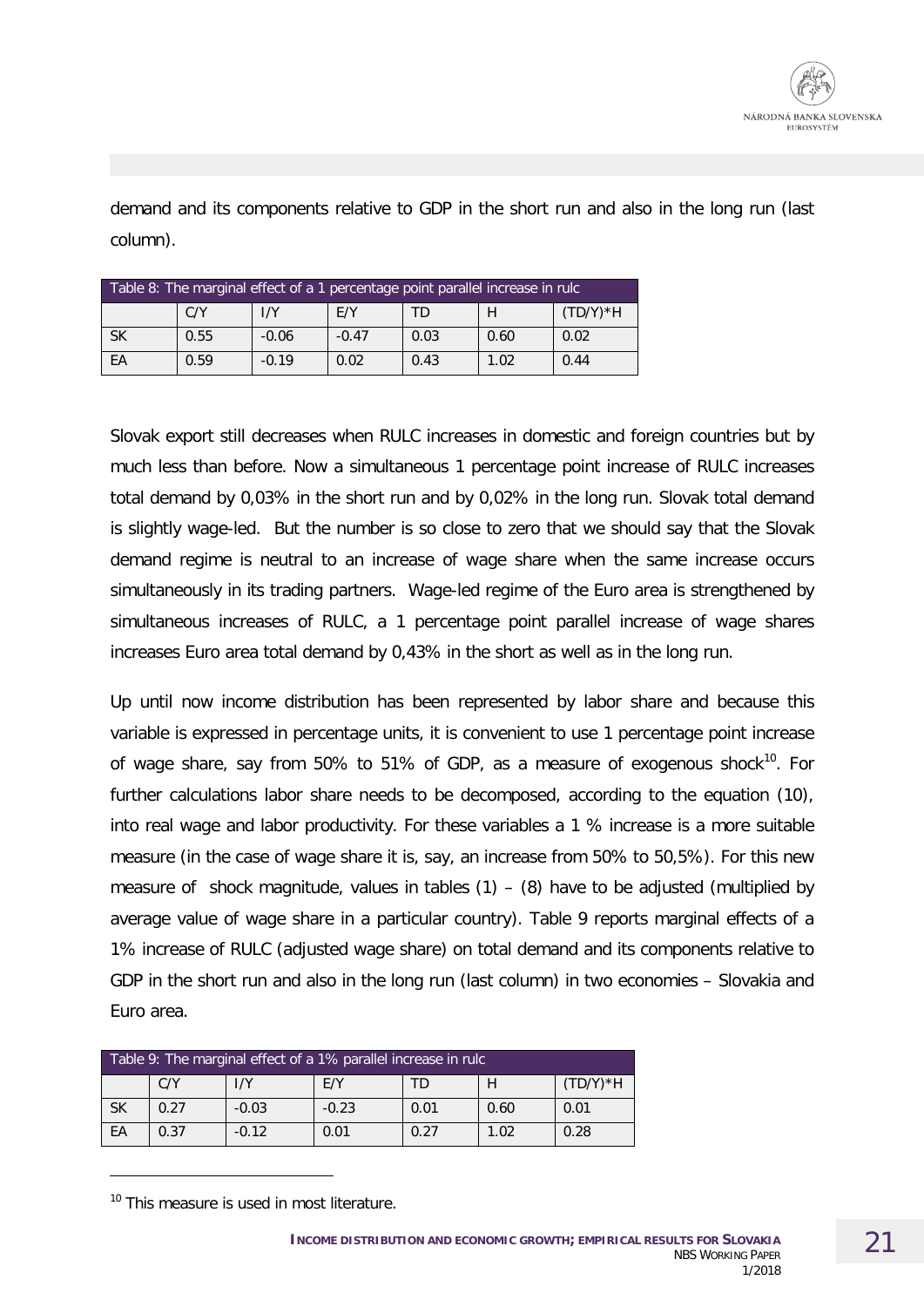

### **5.2 PRODUCTIVITY REGIME**

Productivity function defined by the equation (9) is estimated by regressing growth rate of labor productivity on growth rates of demand-driven output and real wage. The estimation results for Slovakia and the Euro area are reported in Table 10.

|           | Table 10: The marginal effect of a 1% increase in GDP and real wage on<br>productivity |           |  |  |  |  |  |
|-----------|----------------------------------------------------------------------------------------|-----------|--|--|--|--|--|
|           | $\beta$ 1 (GDP)<br>$\beta$ 2 (w)                                                       |           |  |  |  |  |  |
| <b>SK</b> | $0.66***$                                                                              | $0.2*$    |  |  |  |  |  |
| EA        | $0.3***$                                                                               | $0.65***$ |  |  |  |  |  |

All estimated coefficients are statistically significant and all are, in accordance with our assumptions, positive. The estimated Verdoorn's coefficients  $\beta_1$  entailing an impact of demand-driven output growth on labor productivity growth are close to the value of 0,5, obtained in most econometric studies of this subject. The induced technological progress coefficient  $\beta_2$  for Slovakia indicates that a 1% point increase in growth rate of real wage increases labor productivity growth by 0,2% points while in the case of the Euro area it is 0,65% points.

However the coefficients from table 10 cannot be reliably used to compute the equilibrium because there is a problem of simultaneity. GDP as one of the explanatory variables is correlated with the dependent variable - productivity and hence these estimates may be biased. The next section deals with this problem.

#### **5.3 EQUILIBRIUM**

Real wage in our setting is an exogenous variable determined as the outcome of negotiations between firms and labor unions, institutional arrangements of an economy and government policies. We investigate what happens to output and productivity growth when the real wage growth increases by 1% point. The key variable in the model is wage share. The effect of real wage growth on wage share is not definite because real wage affects also productivity. Although higher wage growth increases wage share, higher labor productivity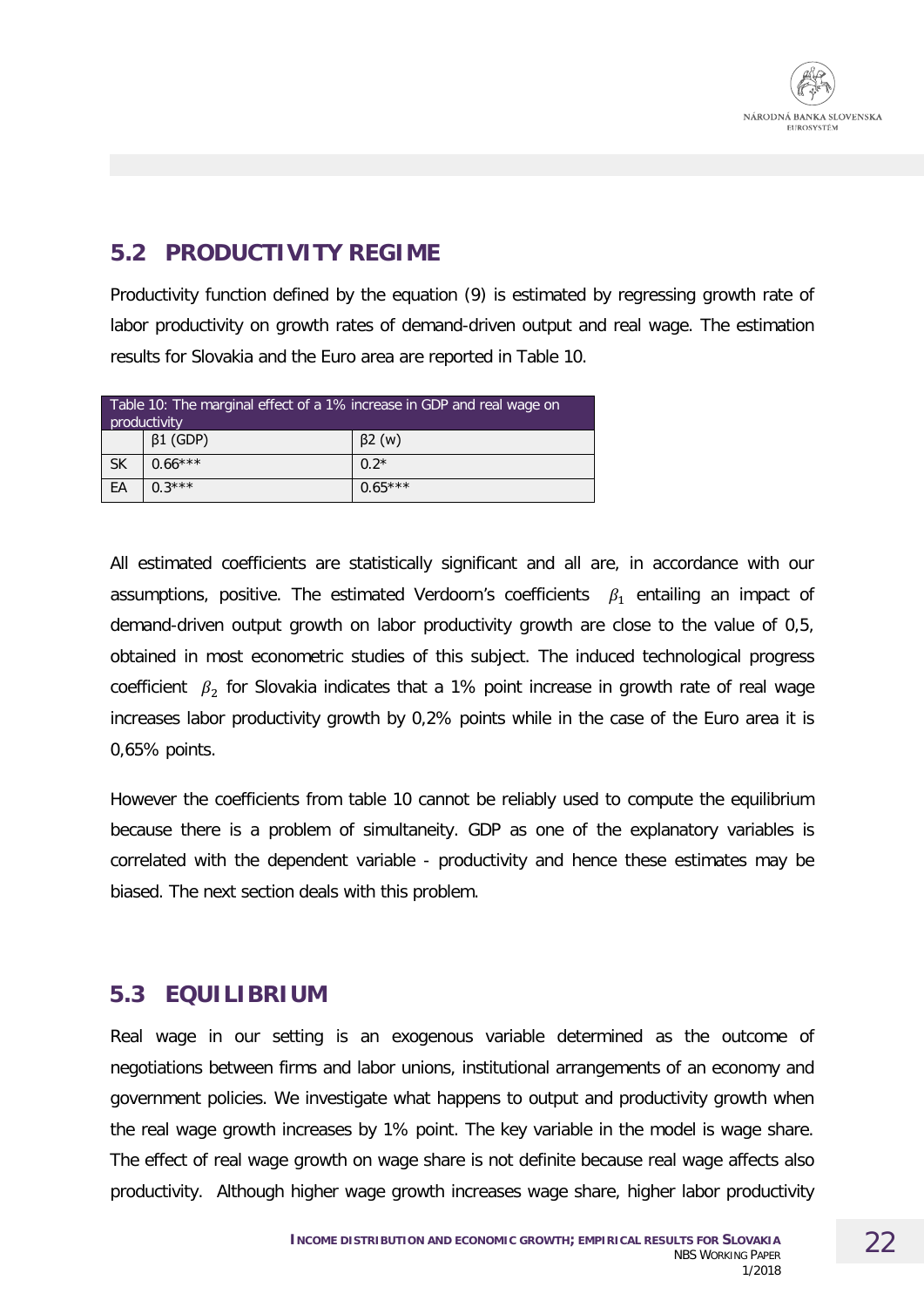reduces it because one unit of labor now generates more units of output which reduces unit labor cost, i.e. wage share. To assess the effect of wage growth (and also the effect of foreign demand growth - the other exogenous variable that enters the model through export) on output and productivity growths in an economy, we need to put together its productivity and demand regimes. The model is represented by the equations (9) and (13) and the algebraic solution of equilibrium values of labor productivity and output growths is given by the equations (14) and (15). However, as mentioned above, calculated values may be biased. But because no endogenous variables appear as independent variables in these reduced form equations, each reduced form equation can be estimated by OLS. These estimates are consistent and unbiased and approximate long run multipliers (elasticities) of productivity and GDP with respect to real wage and foreign demand, respectively. Table 11 presents the results for two economies - Slovakia and the Euro area.

| Table 11: The equilibrium |                                           |                     |           |                   |  |  |  |  |  |
|---------------------------|-------------------------------------------|---------------------|-----------|-------------------|--|--|--|--|--|
|                           | prod/w                                    | prod/Y <sup>f</sup> | GDP/w     | $GDP/Y^{\dagger}$ |  |  |  |  |  |
| <b>SK</b>                 | $0.56***$                                 | $0.54***$           | $0.58***$ | $0.73***$         |  |  |  |  |  |
| EA                        | $1.81***$<br>$0.79***$<br>$0.07*$<br>0.09 |                     |           |                   |  |  |  |  |  |

In an equilibrium a 1 % point increase of growth rate of real wage in Slovakia increases labor productivity growth by 0,56 % point and growth rate of output by 0,58% point, while an increase of foreign demand by a 1 % point increases productivity by 0,54 % point and output by 0,73 % points. A positive coefficient (0,58) denoting an impact of wage increase on output indicates that the Slovak economy is wage-led in the long run. The regime switch from profit-led to wage-led is caused by a simultaneous positive effect that a wage increase has on productivity. In the Euro area, a 1% point increase of wage growth rate increases labor productivity by 0,79% points and GDP growth rate by 1,81% points while 1% point increase of growth rate of foreign demand increases productivity growth rate by 0,07% points and output growth by 0,09% points. Comparing these two economies, changes in real wage in the Slovak economy have a similar effect as changes in foreign demand. In the large and relatively closed economy of the euro area, changes in real wage outweigh changes in foreign demand whose impact is small.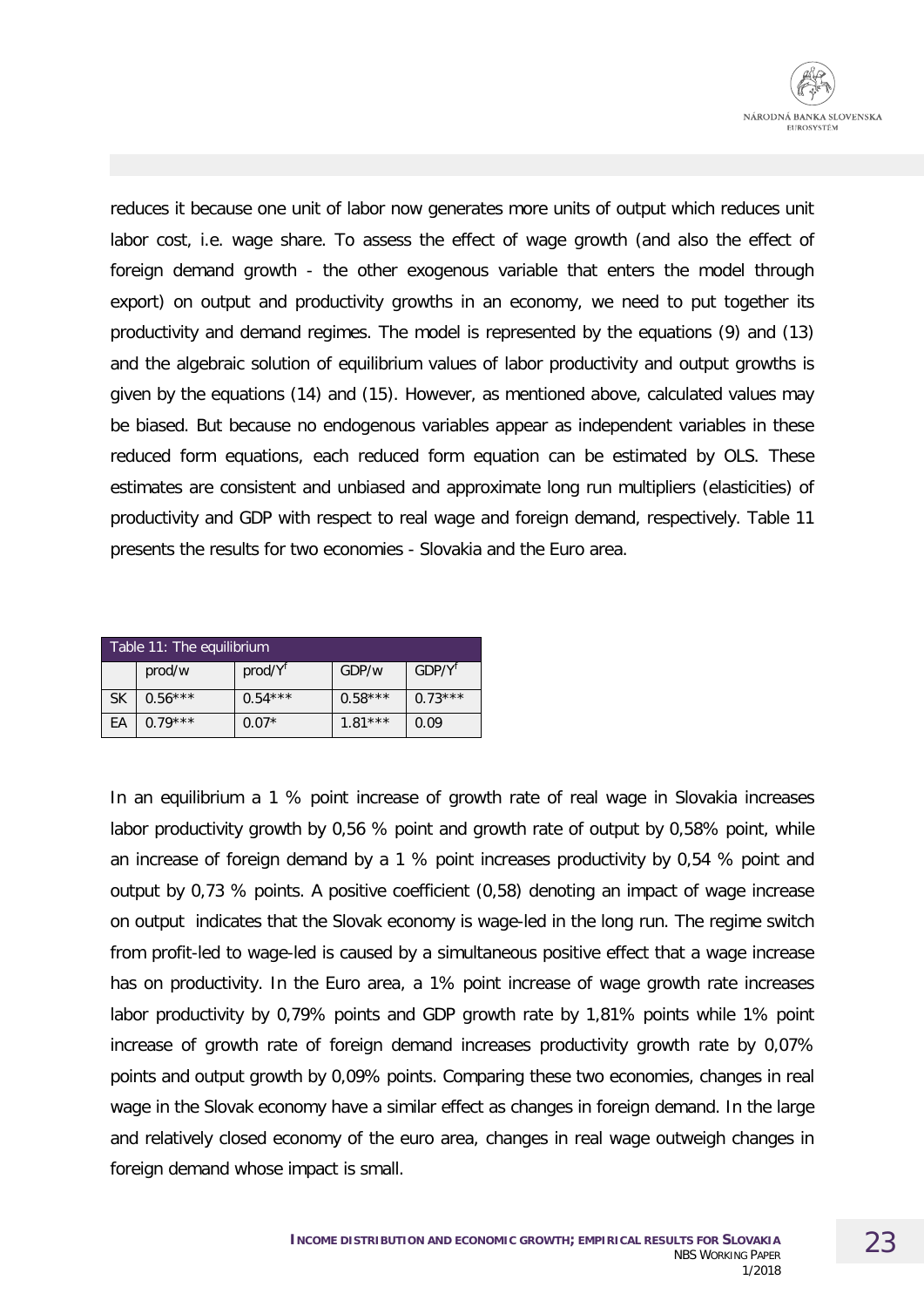#### **5.4 THE CRISIS OF 2009**

The financial and economic crisis triggered by the fall of Lehman Brothers in September 2008 spread to Europe in 2009 and caused economic decline in almost all European countries. The Slovak economy was particularly hard hit and, although it has recovered since then, the recovery period seems to be characterized by different dynamics from the period before the crisis. The year 2009 seems to be a structural break in the Slovak economic development whose dynamics have significantly slowed down. This can be demonstrated in Table 12, which shows the average growth rate of key macroeconomic variables of the Slovak economy before and after the crisis.

| Table 12: Average growth rate |            |         |         |         |  |  |  |  |  |  |
|-------------------------------|------------|---------|---------|---------|--|--|--|--|--|--|
|                               | GDP        | prod    | foreign | real    |  |  |  |  |  |  |
|                               | d.<br>wage |         |         |         |  |  |  |  |  |  |
| 1993-2008                     | 5.1%       | 4.5%    | 2.7%    | 3.7%    |  |  |  |  |  |  |
| 2009-2016                     | 1.6%       | 1.5%    | 0.3%    | 1.6%    |  |  |  |  |  |  |
| difference                    | $-3.5%$    | $-3.0%$ | $-2.4%$ | $-2.1%$ |  |  |  |  |  |  |

Growth rates of GDP and productivity have decreased on average by 3,5 and 3 % points, respectively. We can test to what extent the model of the Slovak economy developed above can explain these changes. According to the model, a decline of growth rates of output and productivity is caused by a decline of growth rates of exogenous variables – real wage and foreign demand. Growth rate of real wage decreased on average by 2,1% points between the periods before and after 2009 while the growth rate of foreign demand dropped by 2,4% points. When substituting these values in the estimated model we get the following results:

| Table 13: Model results |         |         |         |
|-------------------------|---------|---------|---------|
|                         | W       |         | total   |
| prod                    | $-1.2%$ | $-1.3%$ | $-2.5%$ |
| GDP                     | $-1.2%$ | $-1.7%$ | $-2.9%$ |

Estimated values of growth rate reductions of productivity and output are 2,5 and 2,9% points, respectively. According to the model the total 2,5% points reduction of growth rates of labor productivity has been caused almost equally by the drop of growth rate of foreign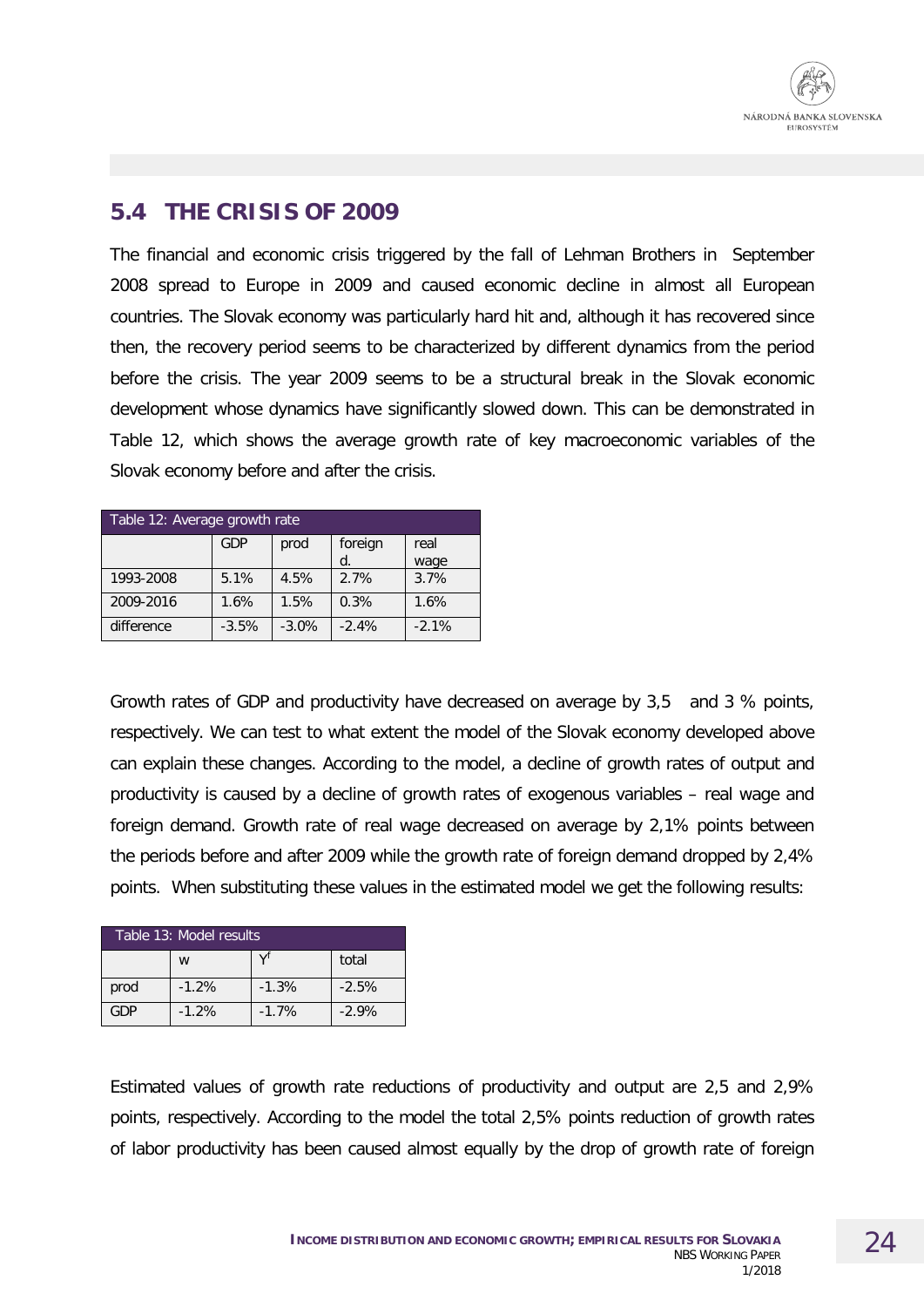

demand and by decline of real wage growth. The reduction of 2,9 % points of GDP growth has been generated by lower foreign demand and to a lesser extent by the fall in real wage.

# **6. CONCLUSION**

The current economic situation in most countries is characterized by declining wage share accompanied by lower economic activity. This paper explores the relationship between these two phenomena, fully in two economies – the small open economy of Slovakia and large economy of the Euro area and partially in countries that are major trading partners of Slovakia - Germany, Czech Republic, Poland, Hungary, Austria, France, Italy, UK and Netherlands.

Wages play a dual role in market economies; they are a cost of production as well as a source of demand. Higher wages increase the cost of production and might have a negative impact on it while at the same time increasing the purchasing power of the majority of the population, which has a positive effect on demand and production. Which of these two factors dominates in a particular country depends on its historical, cultural, economic and institutional characteristics. A country is wage-led if increased wage share leads to higher output and is profit-led otherwise. Our empirical estimates put forward the following findings. Domestic private demand in all economies under the study, except for Poland, is wage-led; higher consumption gain induced by wage share increase exceeds investment loss. Thus policies leading to wage share increases are beneficial for enhancing domestic demand in these countries. The character of demand regime changes in most countries when export is included. Total demand, i.e. domestic demand plus export, becomes profitled in almost all countries, except Italy and the euro area. For large economies, like the euro area, export forms only a small part of aggregate demand and therefore the positive effects of decline of wage share on export do not suffice to offset negative effects on domestic demand. This does not hold for other countries in our study. When export is included aggregate demand of these countries becomes profit-led. This is mainly true for Central European countries with large foreign trade. Profit-led countries may be enticed to pursue export-led policies of lowering labor cost in order to vitalize their economic activity.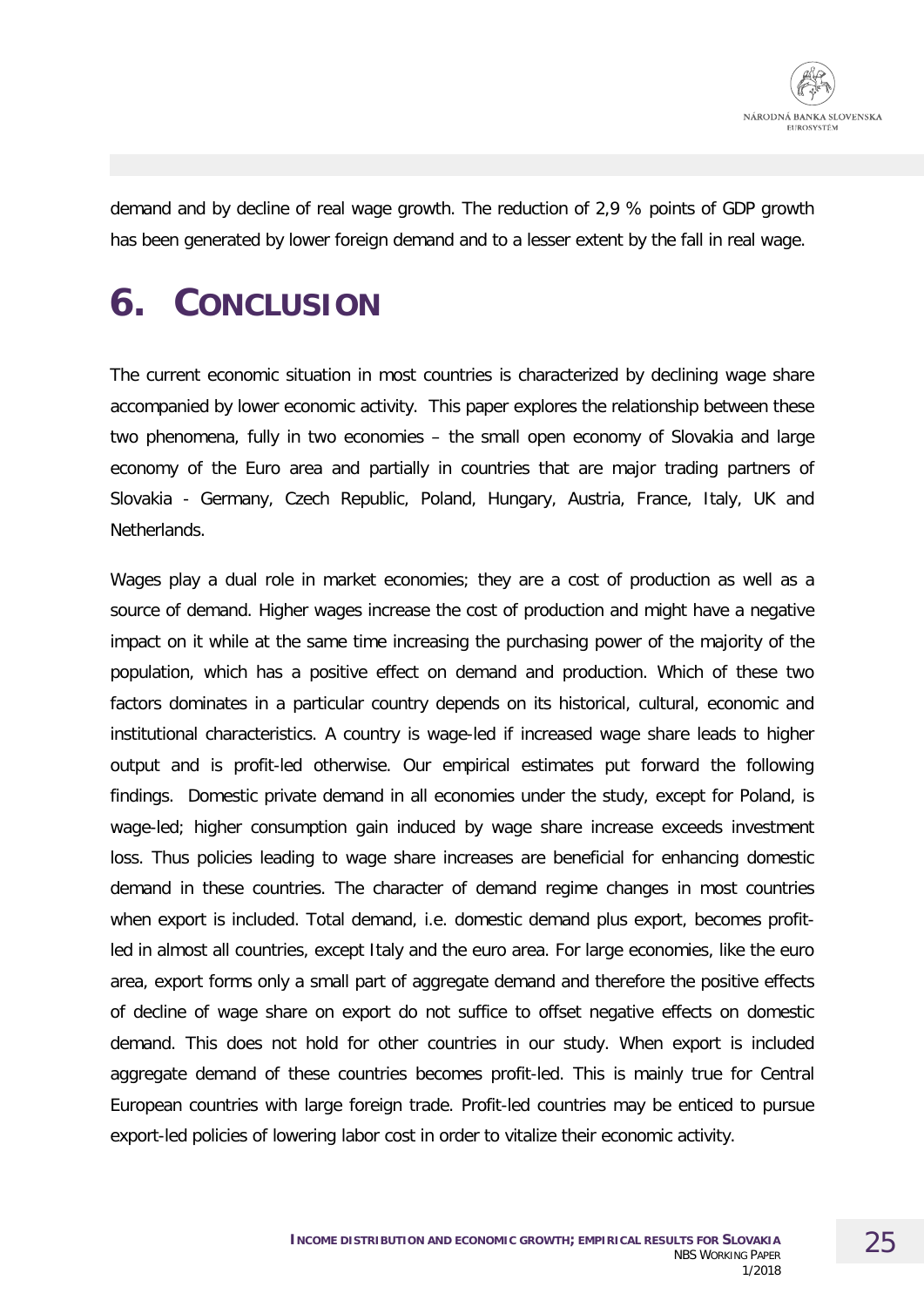But the estimates determining a country's demand regime character have been carried out under the assumption that wage share is changed only in the domestic economy and stays unchanged in trading partners' economies. If, however, countries start to pursue export-led policies of cutting export prices through cutting costs of production, the effect of lowering labor cost in one country is likely to be mitigated by the same policies applied in trading partners' countries. We estimated the effect of simultaneous changes of labor cost for Slovakia and the Euro area and our calculations confirm this conjecture in both countries. The simultaneous decrease of labor cost lessens the positive effect of export. The Slovak economy remains profit-led even though its trading partners emulate export-led policies of lowering labor cost, but the overall effect of labor cost reduction on economic activity is much lower. The demand regime in Slovakia becomes virtually neutral to labor cost while that of the euro area becomes "more wage-led".

Even a profit-led country (say Slovakia) can benefit from pro-labor policies if similar policies are implemented by its wage-led trading partner (say the euro area) via multiplier effect. Negative short run impact of simultaneous wage share increases on Slovak aggregate demand can be surpassed by positive impact on euro area economic activity and so higher foreign demand in the longer run<sup>[11](#page-25-0)</sup>.

Estimates of the supply-side effects of an increase of wage share have been carried out for Slovakia and the Euro area. They show that wage increases have a positive effect on labor productivity in both economies. The estimates also verify the Verdoorn's effect entailing a positive impact of demand-driven output growth on labor productivity growth. But these estimates might be biased.

In equilibrium, a simultaneous long run effect of exogenous shocks on both output and productivity is estimated. The Slovak economy becomes wage-led due to inclusion of the positive impact of a wage increase on productivity. Both shocks - real wage and foreign demand have almost equal impact on productivity and output growth. In the case of the Euro area it is the growth of real wage that is behind productivity and output growth, the effect of foreign demand is minimal.

-

<span id="page-25-0"></span> $11$  These types of estimates were not conducted in this paper because this would require examining demand regimes of the Euro area trading partners.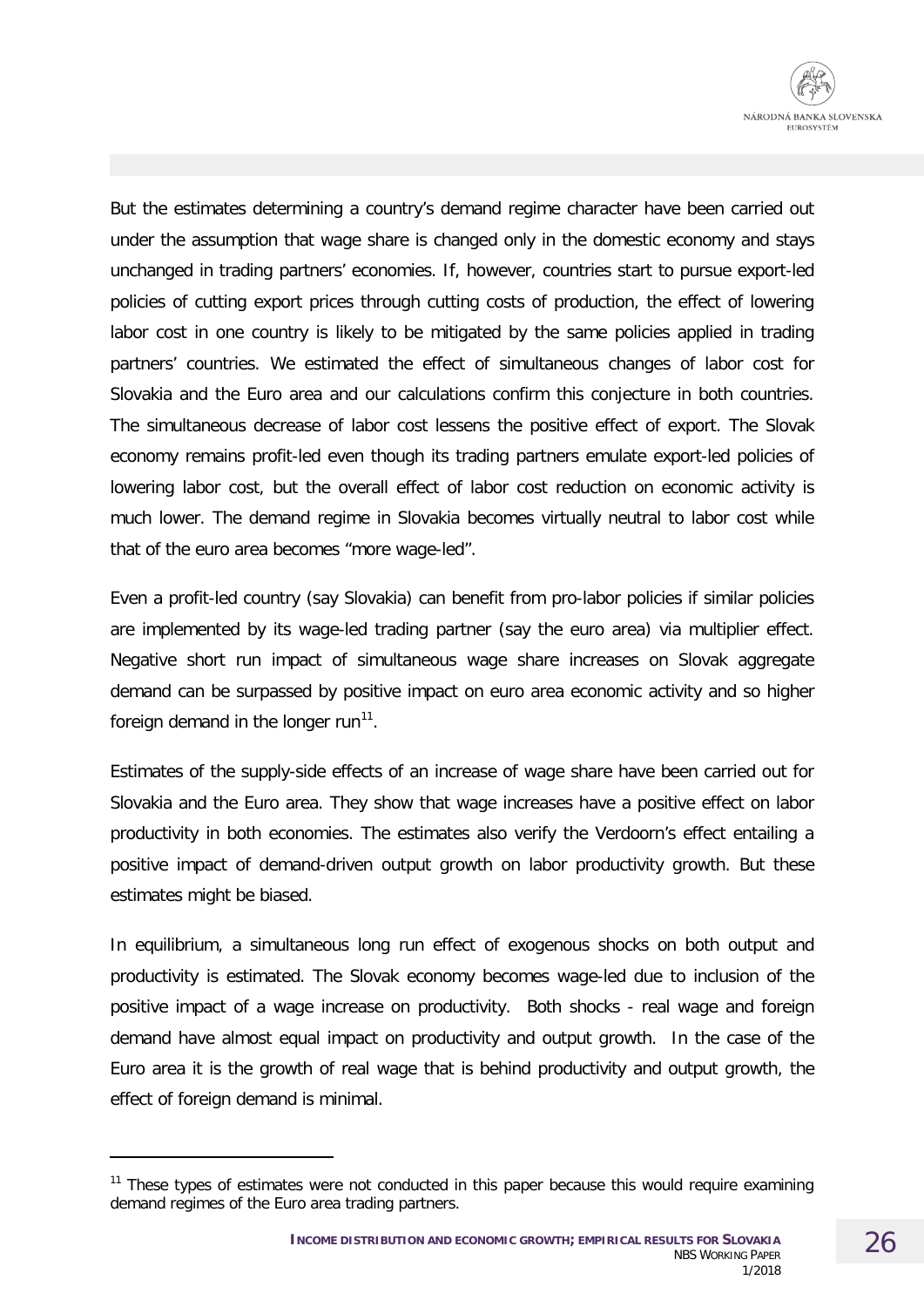

Our analysis indicates that both economies under consideration are wage-led on average in the period 1993-2016 and hence it appears to be beneficial to pursue policies that would reduce income inequality.

The model has been applied to estimate structural changes in growth rates of key Slovak macroeconomic variables before and after the 2009 crisis. The actual average reductions of 3% points of labor productivity and 3,5% points of output growth rates have been approximated by model outcomes of 2,5% and 2,9% points reductions, respectively.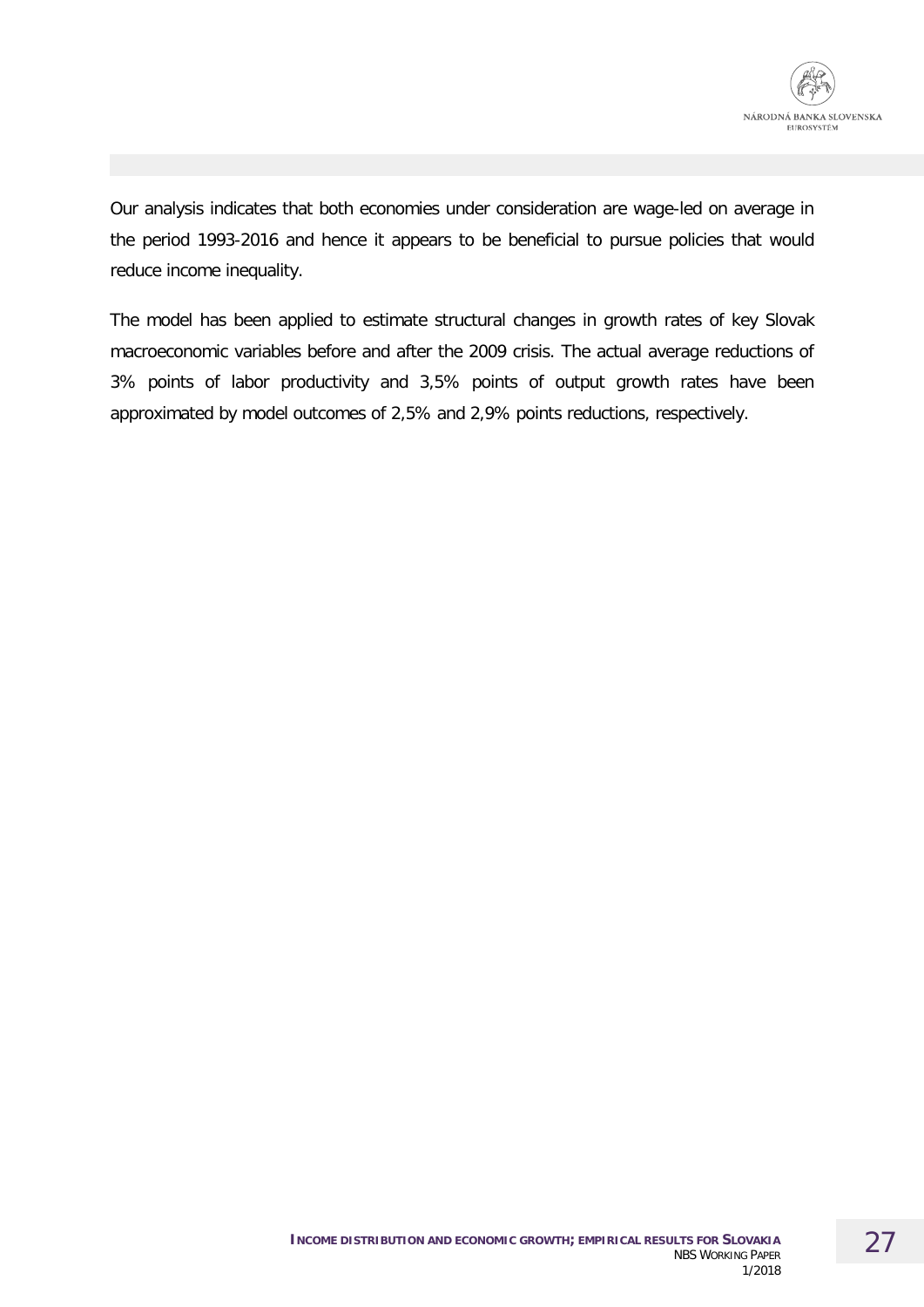

### **REFERENCES**

Atkinson, A., Piketty, T., Saez, E. 2011. Top incomes in the long run of history. Journal of Economic Literature,. 49 (1): 3-71.

Blanchard, J.O., Fischer, S. 1996, the MIT Press, Cambridge, Massachusetts

Bhaduri, A., and S. Marglin, (1990). "Unemployment and the real wage: the economic basis for contesting political ideologies," Cambridge Journal of Economics, 14, 375-93

Dray, M., Thirlwall,A.P., (2010): The Endogeneity of the Natural Rate of Growth for a Selection of Asian Countries **,** University of Kent School of Economics Discussion Papers, KDPE 1006

Hein, E. and Vogel, L. (2008). "Distribution and growth reconsidered – empirical results for six OECD countries", Cambridge Journal of Economics, 32, 479-511

Kaldor, N. 1996. Causes of Growth and Stagnation in the World Economy (Raffaelle Mattioli Lectures), Cambridge, Cambridge University Press

Kalecki, Michal, 1954. Theory of Economic Dynamics. Reprinted in J. Osiatynski (ed): Collected Works of Michal Kalecki, Vol. 1, Oxford: Clarendon Press

Kumhof, M., C. Lebarz, R. Rancière, A.W. Richter, and N.A. Throckmorton. 2012. "Income Inequality and Current Account Imbalances." IMF Working Paper 12/08 International Monetary Fund, Washington.

Kumhof, M., and R. Rancière. 2010. "Inequality, Leverage, and Crises." IMF Working Paper 10/268, International Monetary Fund, Washington.

Lavoie, M., 1992. Foundations of Post-Keynesian Economic Analysis. Aldershot, Edward Elgar.

Naastepad, C. W. M. 2006. Technology, demand and distribution: a cumulative growth model with an application to the Dutch productivity growth slowdown, Cambridge Journal of Economics, vol. 30, 403–34

Onaran, Ö.and Galanis.G. (2012 Is aggregate demand wage-led or profit-led? National and global effects, . International labor office, Geneva, Conditions of Work and Employment Series No. 40

Ostry, J. D., A. Berg, and C. Tsangarides. 2014. Redistribution, Inequality, and Growth. IMF Staff Discussion Note 14/02, International Monetary Fund, Washington.

Piketty, T. 2014. Capital in the Twenty-first Century. Cambridge, Massachusetts: Harvard University Press.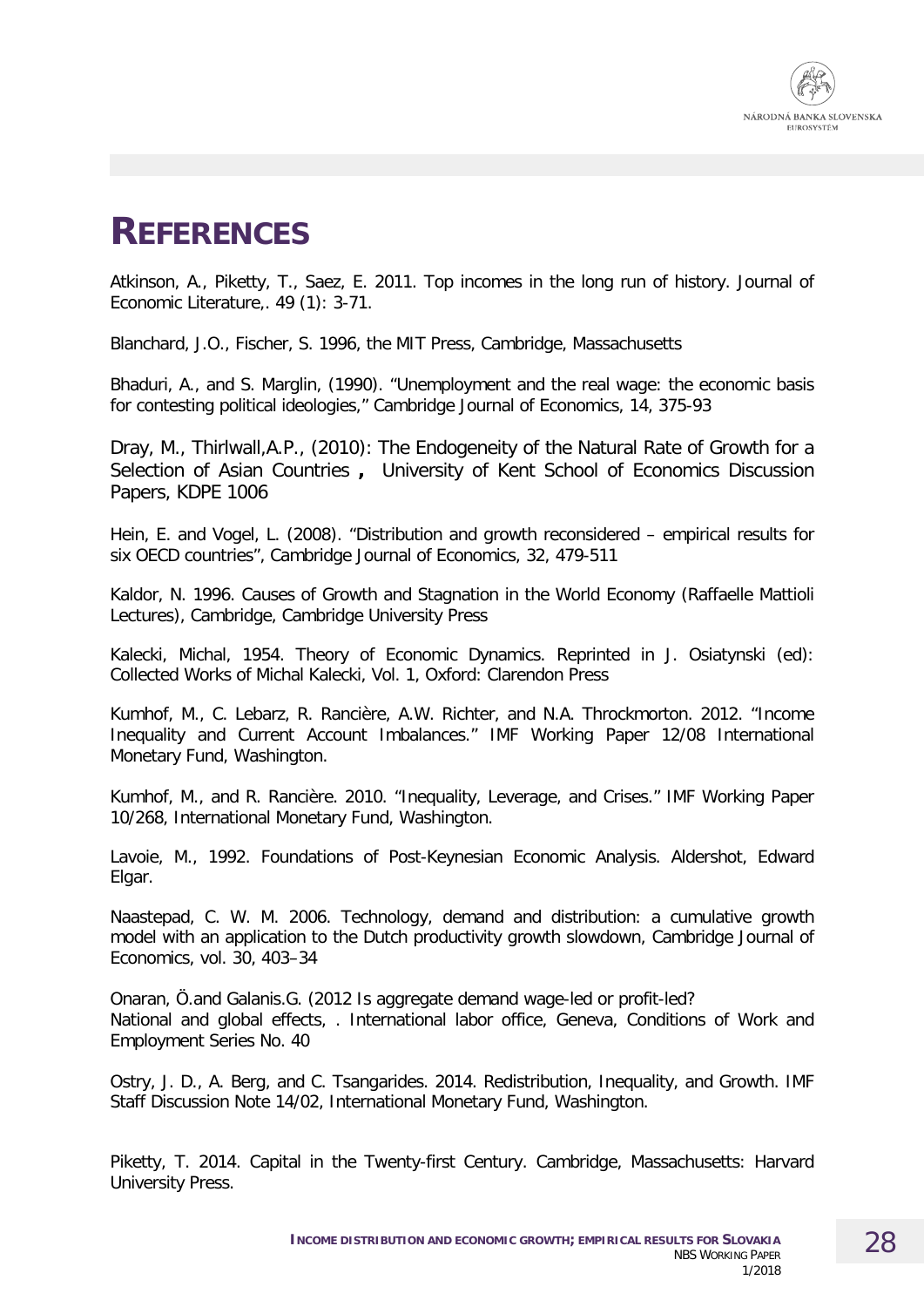

Sargent, T. 1987. Macroeconomic Theory, Academic Press, Inc

Stockhammer, E., Onaran, Ö., and Ederer, S. (2009), "Functional income distribution and aggregate demand in the Euro area" Cambridge Journal of Economics, 33 (1), 139-159

Stockhammer, E. 2012. Rising Inequality as a Root Cause of the Present Crisis. Political Economy Research Institute, University of Massachusetts Amherst, Working Paper series 282

Stockhammer, E. 2013. Why have wage shares fallen? A panel analysis of the determinants of functional income distribution. International labor office, Geneva, Conditions of Work and Employment Series No. 35